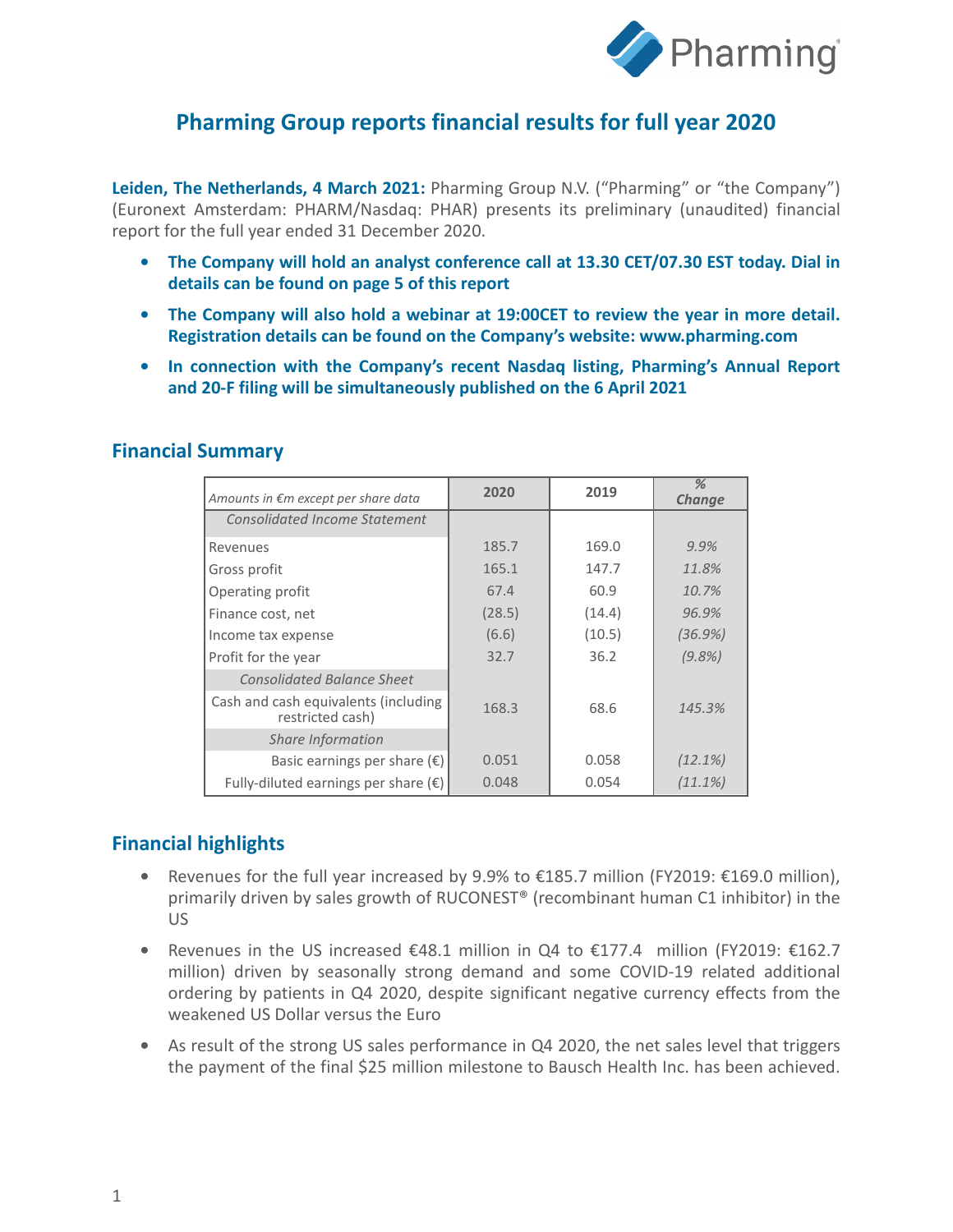

The payment of this final milestone will take place in Q2 2021 and concludes all obligations under the agreement with Bausch Health Inc.

- **•** Revenues in Europe and RoW increased by 69% to €8.3 million (FY2019: €4.9 million), driven by increasing demand in Q3 and Q4 2020 and as the Company continues to build out its EU commercial infrastructure and expands into new territories following the reacquisition of EU rights for RUCONEST<sup>®</sup> from Swedish Orphan Biovitrum AB (Sobi).
- **•** Gross profit increased 11.8% to €165.1 million (FY2019: €147.7 million), due to increased sales in the US and EU, coupled with economies of scale in manufacturing, leading to lower cost of sales.
- **•** Operating profit improved strongly to €67.4 million (FY2019: €60.9 million), an increase of 10.7% despite an increase in clinical and R&D activity
- **•** Net profit of €32.7 million represented a decrease of 9.8% (FY2019: €36.2 million). This despite an increase in operating profit and reflects a significant increase in finance cost of €13.9 million. This was mainly caused by negative currency effects (€12.6 million).
- **•** Cash and cash equivalents, together with restricted cash increased to €168.3 million at the year end, compared with €68.6 million for the year ended 31 December 2019. This was mainly due to strong cash flow from operating activities and proceeds from the issue of a convertible bond which were partly offset by the repayment of loans.

## **Operational highlights**

- **•** Approval of second production facility for RUCONEST® starting material by the European Medicines Agency (EMA) and US Food and Drug Administration (FDA)
- **•** Received European Commission (EC) approval to treat acute HAE attacks in children with RUCONEST®. This followed a positive opinion and recommendation from the EMA's Committee for Medicinal Products for Human Use on the extension of the indication for RUCONEST®
- **•** Received EC grant of orphan drug designation for leniolisib for the treatment of APDS, based on a positive opinion from the EMA's Committee for Orphan Medicinal Products
- **•** Announced positive results from a compassionate use study in patients with confirmed SARS-CoV-2 infections hospitalized with related severe pneumonia that were treated with RUCONEST®. Results were subsequently published in *Frontiers in Immunology*
- Initiated two studies into the use of RUCONEST<sup>®</sup> in the prevention of severe SARS-CoV-2 infections in patients hospitalized with related severe pneumonia across Switzerland and the US, as well as in Brazil and Mexico
- **•** Successfully completed a secondary listing of American Depositary Shares (ADS) on the Nasdaq Global Market
- **•** Appointed Jeroen Wakkerman as Chief Financial Officer
- **•** In addition to a corporate governance change from a two-tier board to a one-tier board structure, Barbara Yanni and Mark Pykett were appointed as Non-Executive Directors of the Board, and Deborah Jorn succeeded Juergen Ernst as Vice-Chair of the Board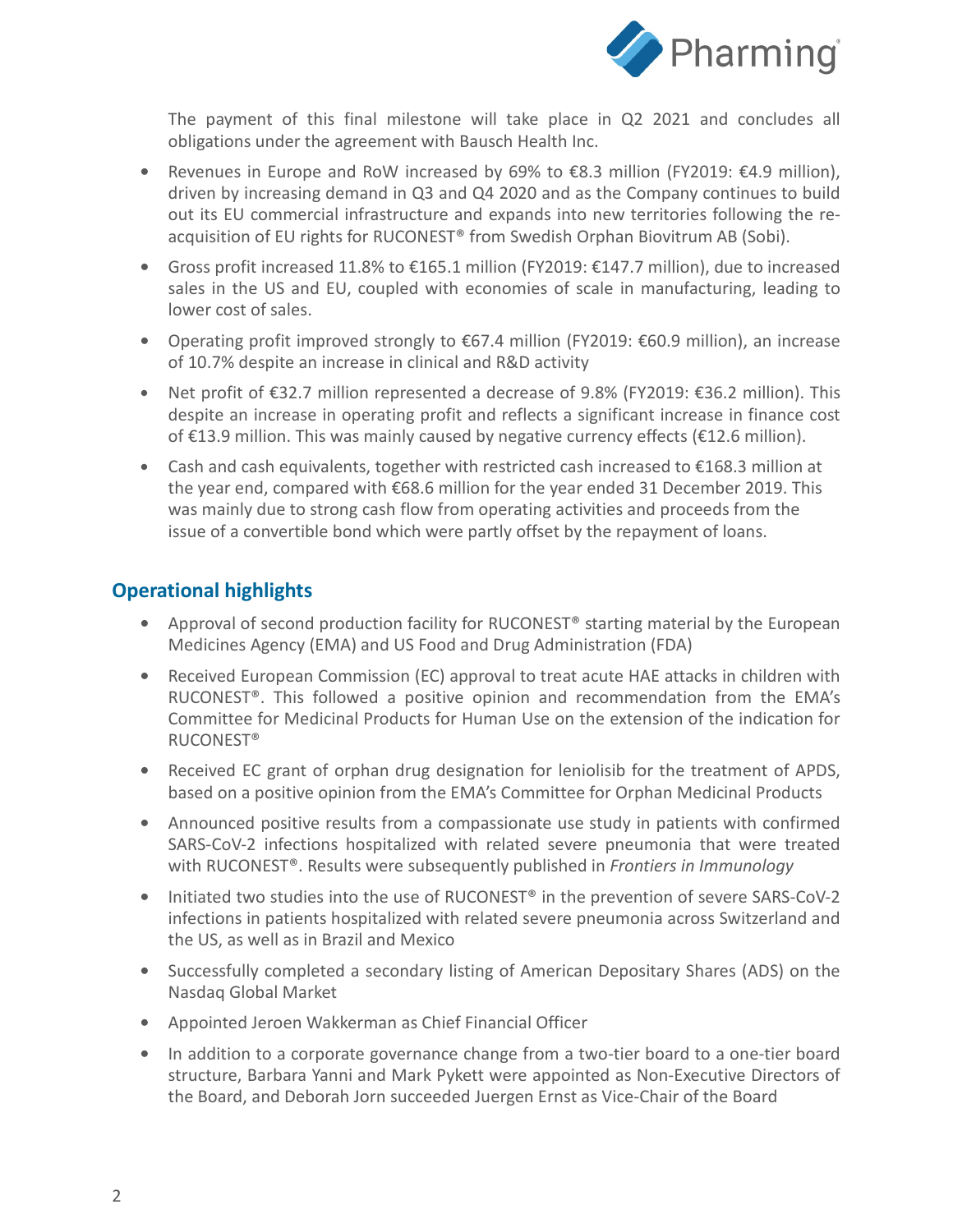

**•** Accepted into the Euronext Amsterdam MidKap index (AMX)

#### *Chief Executive Officer, Sijmen de Vries, commented:*

*"We are pleased to announce continued growth during 2020, especially, having achieved a net sales level that requires the payment of the final \$25 million milestone to Bausch Health Inc. significantly earlier than originally anticipated and despite the impact of the COVID-19 pandemic on sales and marketing activities. Strong growth in our operating result was also achieved, despite a significant decrease in exchange rate of the US dollar versus the Euro.* 

*We have also continued to deliver regulatory and clinical progress, despite the pandemic causing an initial halt in development across our existing pipeline, through the approval of RUCONEST® to treat children with HAE attacks and the grant of orphan drug designation for leniolisib for the treatment of APDS, both by the European Commission, as well as the initiation of two studies into the use of RUCONEST® for the prevention of severe complications of SARS-CoV-2 infections.* 

*In addition, we remain focused on building on our solid foundations to deliver long-term growth. In line with this strategy, we successfully refinanced the Company early in the year, under very favorable terms, received EMA and FDA approval of our second RUCONEST® starting material production facility and implemented plans to expand our in-house processing capability.* 

*Lastly, at the end of the year, we completed a secondary listing of American Depositary Shares on the Nasdaq Global Market, which we believe will enable us to accelerate our growth strategy to deliver significant value to our patients and other stakeholders."*

#### **About Pharming Group N.V.**

Pharming Group N.V. is a global, commercial stage biopharmaceutical company developing innovative protein replacement therapies and precision medicines for the treatment of rare diseases and unmet medical needs.

The flagship of our portfolio is our recombinant human C1 esterase inhibitor, or rhC1INH, franchise. C1INH is a naturally occurring protein that down regulates the complement cascade in order to control swelling in affected tissues.

Our lead product, RUCONEST® is the first and only plasma-free rhC1INH protein replacement therapy. It is approved for the treatment of acute hereditary angioedema, or HAE, attacks. We are commercializing RUCONEST® in the United States, the European Union and the United Kingdom through our own sales and marketing organization, and the rest of the world through our distribution network.

We are also developing rhC1INH for subsequent indications, including pre-eclampsia, acute kidney injury and we also investigating the clinical efficacy of rhC1INH in COVID-19.

In addition, we are studying our oral precision medicine, leniolisib (a phosphoinositide 3-kinase delta, or PI3K delta, inhibitor), for the treatment of activated PI3K delta syndrome, or APDS, in a registration enabling Phase 2/3 study in the United States and Europe.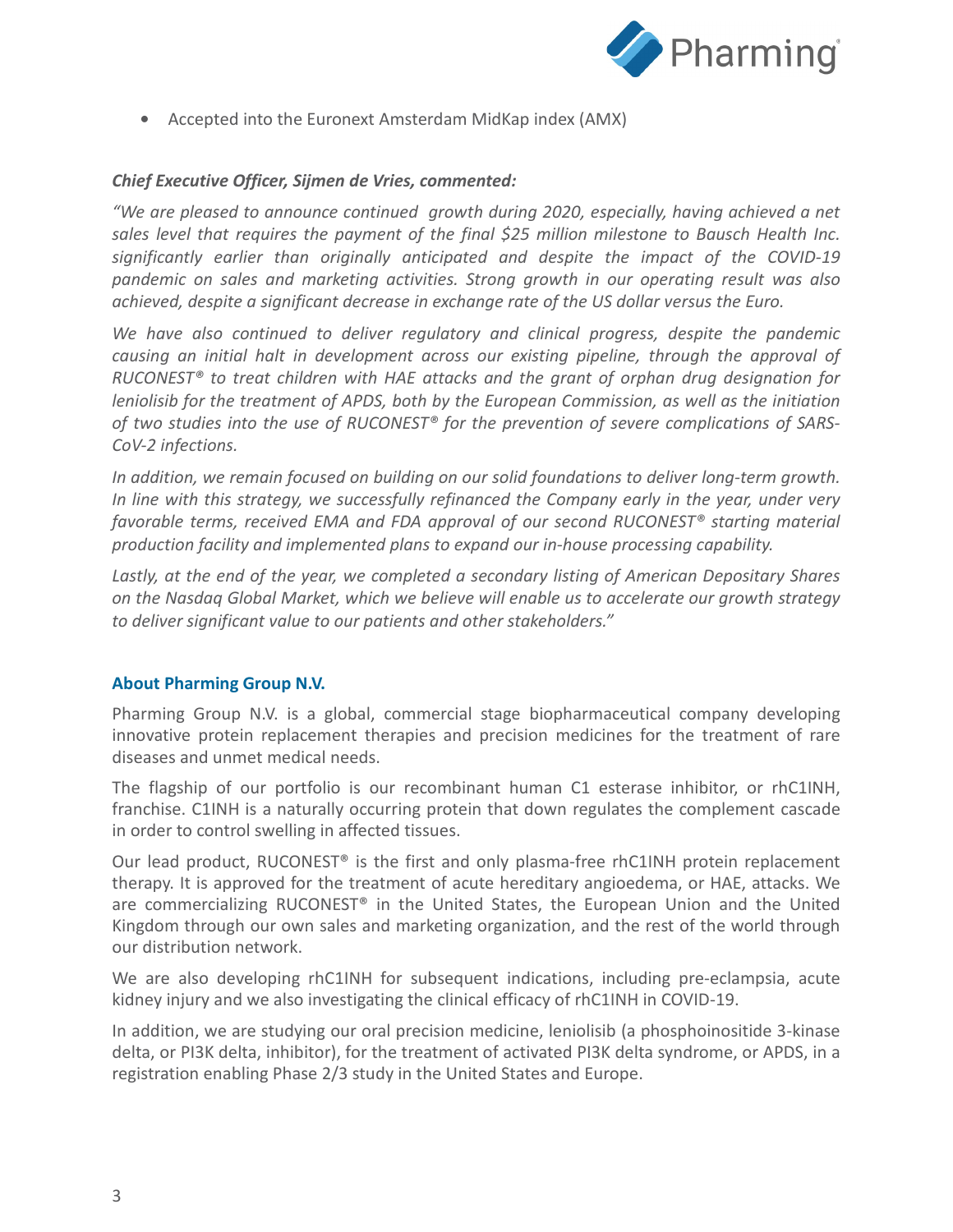

Furthermore, we are also leveraging our transgenic manufacturing technology to develop nextgeneration protein replacement therapies most notably for Pompe disease, which program is currently in the preclinical stage.

#### **Forward-looking Statements**

*This press release contains forward-looking statements, including with respect to timing and progress of Pharming's preclinical studies and clinical trials of its product candidates, Pharming's clinical and commercial prospects, Pharming's ability to overcome the challenges posed by the COVID-19 pandemic to the conduct of its business, and Pharming's expectations regarding its projected working capital requirements and cash resources, which statements are subject to a number of risks, uncertainties and assumptions, including, but not limited to the scope, progress and expansion of Pharming's clinical trials and ramifications for the cost thereof; and clinical, scientific, regulatory and technical developments. In light of these risks and uncertainties, and other risks and uncertainties that are described in Pharming's 2019 Annual Report and its report for the nine months ended 30 September 2020, the events and circumstances discussed in such forward-looking statements may not occur, and Pharming's actual results could differ materially and adversely from those anticipated or implied thereby. Any forward-looking statements speak only as of the date of this press release and are based on information available to Pharming as of the date of this release.*

#### **Inside Information**

*This press release relates to the disclosure of information that qualifies, or may have qualified, as inside information within the meaning of Article 7(1) of the EU Market Abuse Regulation.*

#### **For further public information, contact:**

*Pharming Group, Leiden, The Netherlands* Sijmen de Vries, CEO: T: +31 71 524 7400 Susanne Embleton, Investor Relations Manager: T: +31 71 524 7400 E: investor@pharming.com *FTI Consulting, London, UK* Victoria Foster Mitchell/Alex Shaw/Mary Whittow T: +44 203 727 1000 *LifeSpring Life Sciences Communication, Amsterdam, The Netherlands* Leon Melens T: +31 6 53 81 64 27 E: pharming@lifespring.nl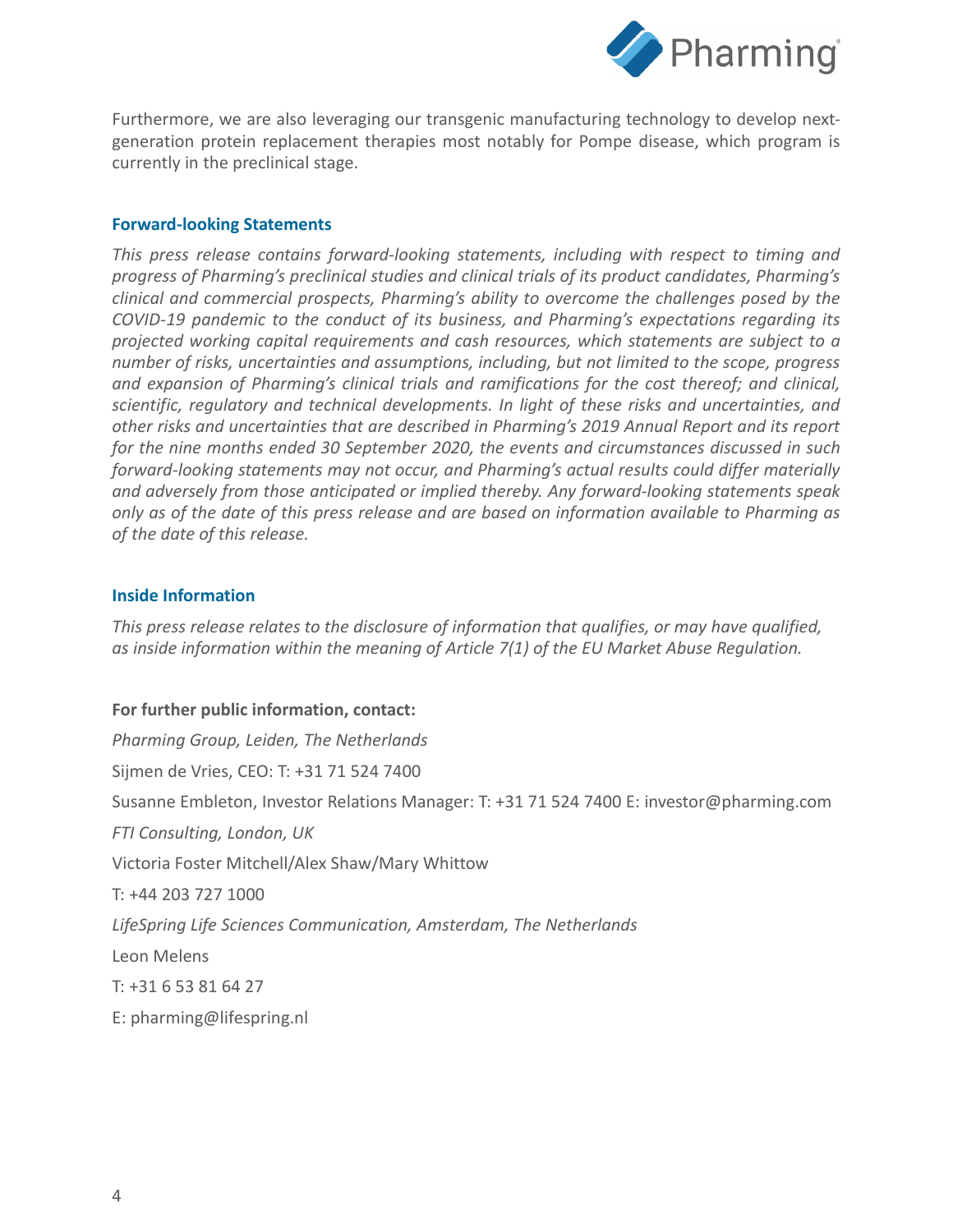

#### **Conference call dial-in information**

*Please note, the Company will only take questions from dial-in attendees.*

Netherlands (Local) 085 888 7233

United Kingdom 0800 640 6441

United Kingdom (Local) 020 3936 2999

All other locations +44 20 3936 2999

**Access code: 353835**

**Webcast Link:**

**<https://webcast.openbriefing.com/pharming040321/>**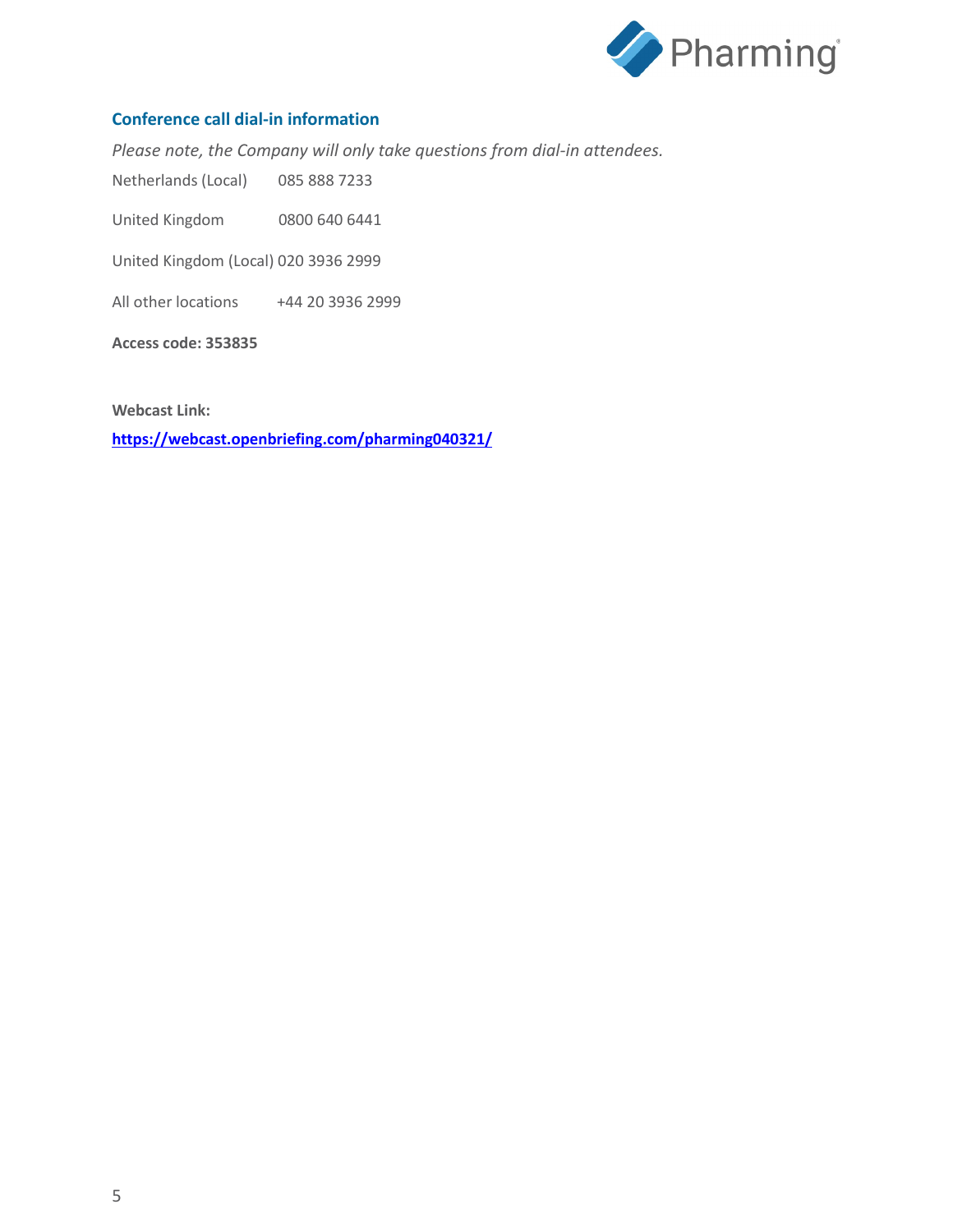

## **Chief Executive Officer's Review**

#### **Continued delivery against the Company's growth strategy**

Since its inception in 1988, Pharming Group has been focused on developing ground-breaking new therapies for the safe, effective treatment of rare diseases where there remains an unmet medical need. By applying our patented transgenic technology platform, we can develop difficult to reproduce, highly glycosylated, recombinant human proteins.

Our first commercialized product from this platform, RUCONEST®, is a recombinant human C1 esterase inhibitor (rhC1INH). RUCONEST® is approved for the treatment of acute hereditary angioedema (HAE). This drug has been launched in over 40 countries, including across Europe and the US, where the Company has developed its own sales force, allowing patients access to a medicine to manage their acute HAE attacks which in some cases, if left untreated, can be lifethreatening. The successful commercialization of RUCONEST® has also enabled Pharming to become a profitable, cash generative biopharma company, fueling its own growth.

Pharming remains focused on its three-pillar strategy. Namely;

- **i.** Continued sales growth of RUCONEST<sup>®</sup> through further country launches and increasing market share in acute HAE attack treatment;
- **ii.** Indication expansion for rhC1INH and clinical development and commercialization of new recombinant human proteins using our platform technology, and;
- iii. In-licensing or acquisition of drug candidates that are in the late-stages of clinical development and that can potentially leverage our commercial infrastructure.

We are delivering on this strategy. We continue to grow the number of patients benefiting from RUCONEST® in both the US and the EU. After reacquiring the commercialization rights for the remaining EU countries from our former partner Swedish Orphan Biovitrum AB (Sobi), we are continuing to make RUCONEST® available in additional EU markets. Building our presence and infrastructure in additional EU markets will also facilitate the future roll-out in the EU of leniolisib, if approved.

We remain committed to advancing our pipeline through the clinical development of rhC1INH for the treatment of pre-eclampsia, acute kidney injury and severe pneumonia as a result of COVID-19 infections. We are also focused on progressing the next candidate from our technology platform; our proprietary enzyme replacement therapy ("ERT") a-glucosidase for the treatment of Pompe's disease through to an Investigational New Drug application.

Finally, following our 2019 in-licensing from Novartis, we continue to develop leniolisib for the treatment of activated phosphoinositide 3-kinase delta syndrome (APDS), an ultra-rare immune deficiency, which we expect to be able to launch, if approved, during 2H 2022. Leniolisib has been granted an orphan drug designation in both the EU and US.

#### **Dedicated team ensuring growth during COVID-19 pandemic**

In 2020, individuals, communities and companies faced unprecedented challenges globally as a direct result of the COVID-19 pandemic. Throughout the year, Pharming continued to comply with international guidance and requirements across its operations to prioritize the health and safety of its employees, which has continued into 2021.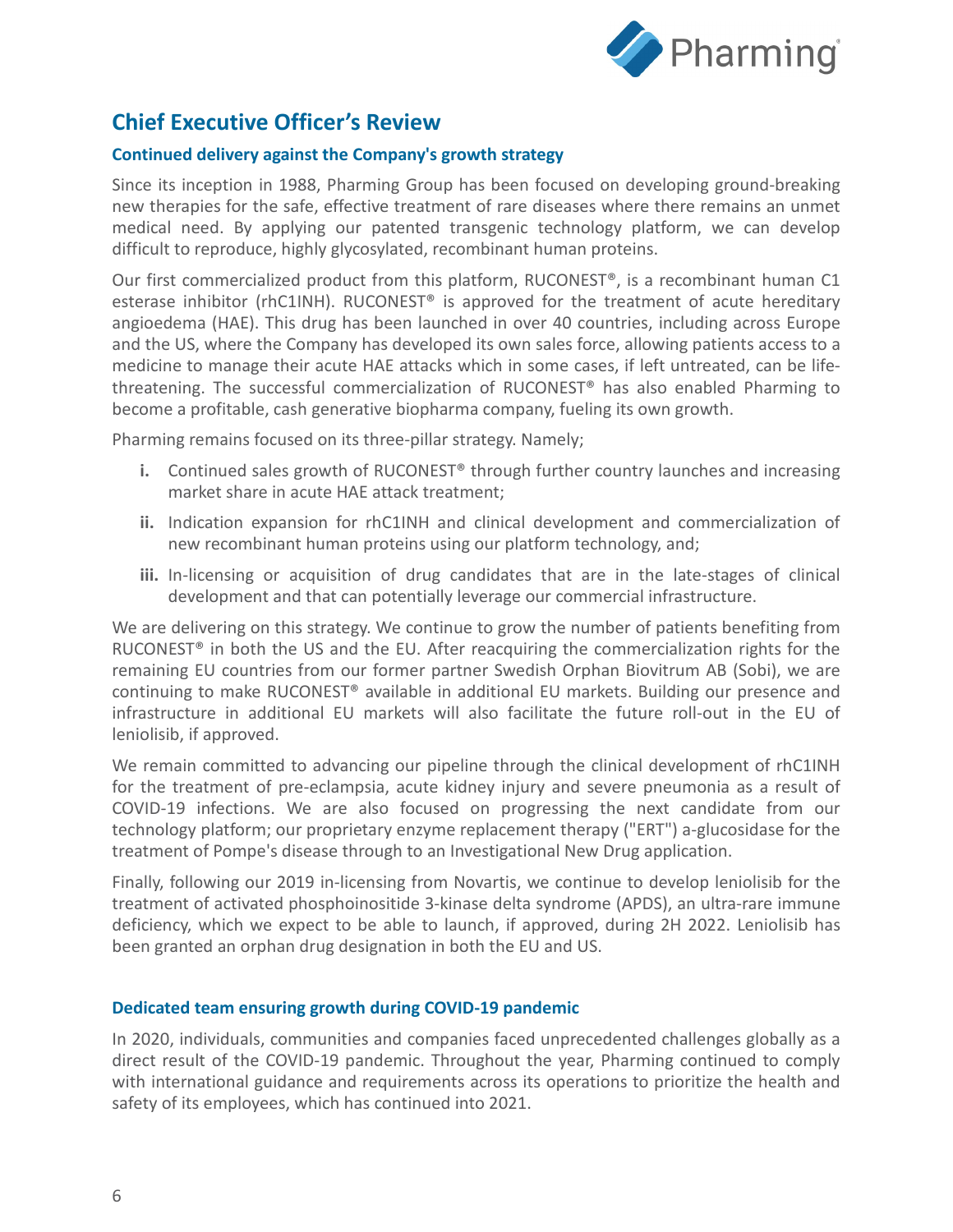

Whilst we have experienced an impact on our sales and marketing activities, an initial halt in clinical development across our existing pipeline, and supply chain disruptions for manufacturing consumables, the tenacity, dedication, discipline, creativity and focus of our staff has ensured we delivered another year of financial and operational growth. We can confirm, to date, there has been no impact on the upscaling or continued production of RUCONEST<sup>®</sup>, as well as no impact on the availability or distribution of RUCONEST<sup>®</sup> to HAE patients as a result of the pandemic.

#### **Building on solid foundations to enhance and accelerate long-term value creation**

At the beginning of the year, in January 2020, the Company successfully placed a  $\epsilon$ 125 million of senior unsecured convertible bonds due 2025 (the "Bonds"). The net proceeds of the issue of the Bonds were used to redeem the US\$51.1 million loan with Orbimed Advisors in full, thereby reducing the Company's financing costs and extending its debt maturity through the period to the potential approval of most of the Company's existing pipeline. The balance of the net proceeds will be used to support capital expenditure in relation to the expansion of the commercialization and manufacturing infrastructure of the Company, serve as funding for the launch of leniolisib and for additional acquisitions/in licensing opportunities.

As sales of RUCONEST® continue to grow and we continue to study rhC1INH for future potential additional indications, our need for an enlarged and secure supply chain becomes ever more crucial. Therefore, we continue to invest in de-risking and upscaling of production capacity. In Q1 2020, we received validation from both the European Medicines Agency (EMA) and US Food and Drug Administration (FDA) for our second starting material production facility. In the meantime, a third facility is under construction and a fourth facility is in the planning stage. Finally, in November 2020, we signed an agreement for the construction of a new facility to expand the Company's in-house processing capacity for rhC1INH, including the purification, filtration and concentration of starting material.

Pharming concluded the year with a successful secondary listing in the US. On 22 December 2020, we announced that our American Depositary Shares were admitted for listing on the Nasdaq Global Market in the US under the symbol "PHAR" and started trading the next day. We believe this dual listing will enable us to accelerate our growth strategy to deliver significant value to our patients and other stakeholders through enhancing access to a much deeper pool of specialist biotech and life science investors and provides us with a US based currency for financing the acquisition of additional late stage assets.

#### **Regulatory and clinical development progress despite impact of COVID-19**

During the year, recruitment for our clinical development programs, as with most companies in our sector, was impacted by the COVID-19 pandemic. In addition, we have faced and overcome a number of challenges with regards to the continued availability of consumables necessary for manufacturing, QC testing and testing of patients in clinical trials as a result of global disruptions in the supply chain of such materials. These disruptions originated from the impact of the first wave of the pandemic. However, as the pandemic has progressed, we have seen increased competition and disruption of these supply chains as a result of significant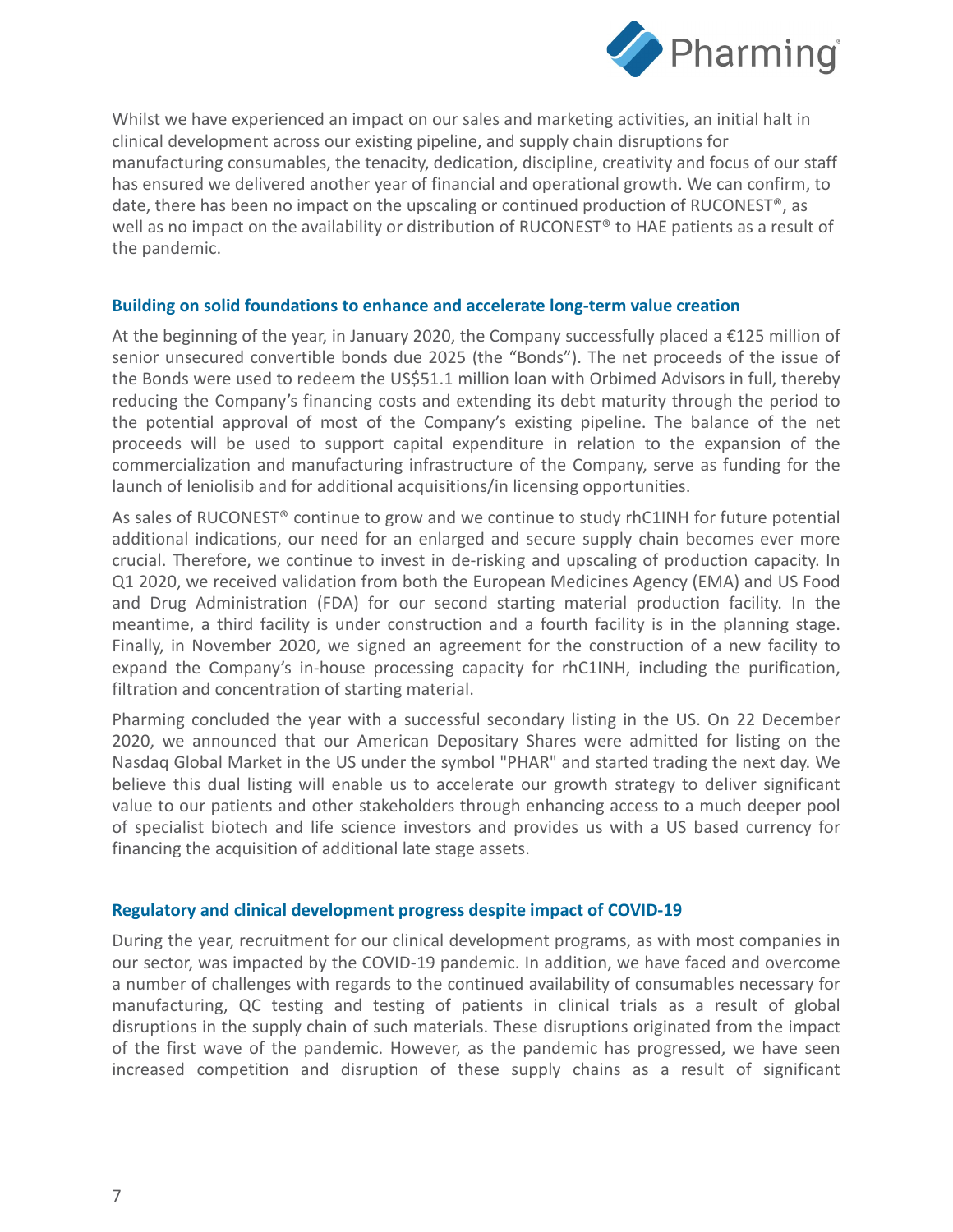

manufacturing demand for COVID-19 tests and vaccinations. As recruitment and supply chain disruptions continue to occur, we could expect further delays in our clinical trial programs.

Our clinical trial for pre-eclampsia remains halted, as does our clinical trial for acute kidney injury, which was halted immediately before commencement. Following the restart of recruitment for our leniolisib program, after an initial halt, we continue to expect the potential launch in late H2 2022, subject to regulatory approval and continued impact and further disruptions caused by the COVID-19 pandemic.

Despite this impact, we have made regulatory progress, with an indication extension for RUCONEST® and orphan drug designation for leniolisib, as well as a new clinical trial initiated in patients with COVID-19. In April 2020, Pharming received European Commission (EC) approval to treat acute HAE attacks in children with RUCONEST®. This followed the positive opinion and recommendation from the EMA's Committee for Medicinal Products for Human Use on the extension of the indication for RUCONEST® received in March 2020. In addition, in October 2020, the EC has granted orphan drug designation for leniolisib for the treatment of APDS, based on a positive opinion from the EMA's Committee for Orphan Medicinal Products.

Also in April 2020, Pharming announced results from five patients with confirmed SARS-CoV-2 infections hospitalized with related severe pneumonia that were treated with RUCONEST® under a compassionate use program, led by Dr. Michael Osthoff at the University Hospital Basel, Switzerland. These results were subsequently published in the peer-reviewed journal, Frontiers in Immunology. Following these results, in August 2020, Pharming announced the initiation of an investigator-sponsored, multinational, multi-center study into the use of RUCONEST<sup>®</sup> in the prevention of severe SARS-CoV-2 infections in patients hospitalized with related severe pneumonia. The clinical trial continues to recruit patients in centers across Switzerland and in centers in Brazil and Mexico. In December 2020, Pharming initiated a second clinical trial for the same indication, albeit with a different dosing regimen, at the Valley Hospital in Ridgewood, New Jersey in the US. This clinical trial continues to recruit patients.

#### **Board and Management changes**

Prior to December 2020, we had a two-tier Board structure, consisting of a Board of Management, supervised by a separate Board of Supervisory Directors. In connection with the listing of our American Depositary Shares (ADS) on Nasdaq, we converted our two-tier Board structure into a one-tier Board structure, with a single Board of Directors consisting of an Executive Director and Non-Executive Directors.

In March 2020, we announced Chief Financial Officer (CFO), Robin Wright, would not be seeking re-election as a member of the then Board of Management and therefore as CFO at the General Meeting of Shareholders. As a result, Robin left Pharming in May 2020. In November 2020, Jeroen Wakkerman was appointed CFO. Jeroen is an experienced CFO and financial director in multinational companies. He has a proven track record and brings more than ten years of financial and business development experience in diverse sectors. His appointment bolsters our senior management skills and experience base as we continue to execute our growth strategy. We are delighted to have him as a member of the newly formed Executive Committee.

In May 2020, the Company announced the nomination of Barbara Yanni and Mark Pykett to the Board of Supervisory Directors. They were both appointed as new Non-Executive Directors and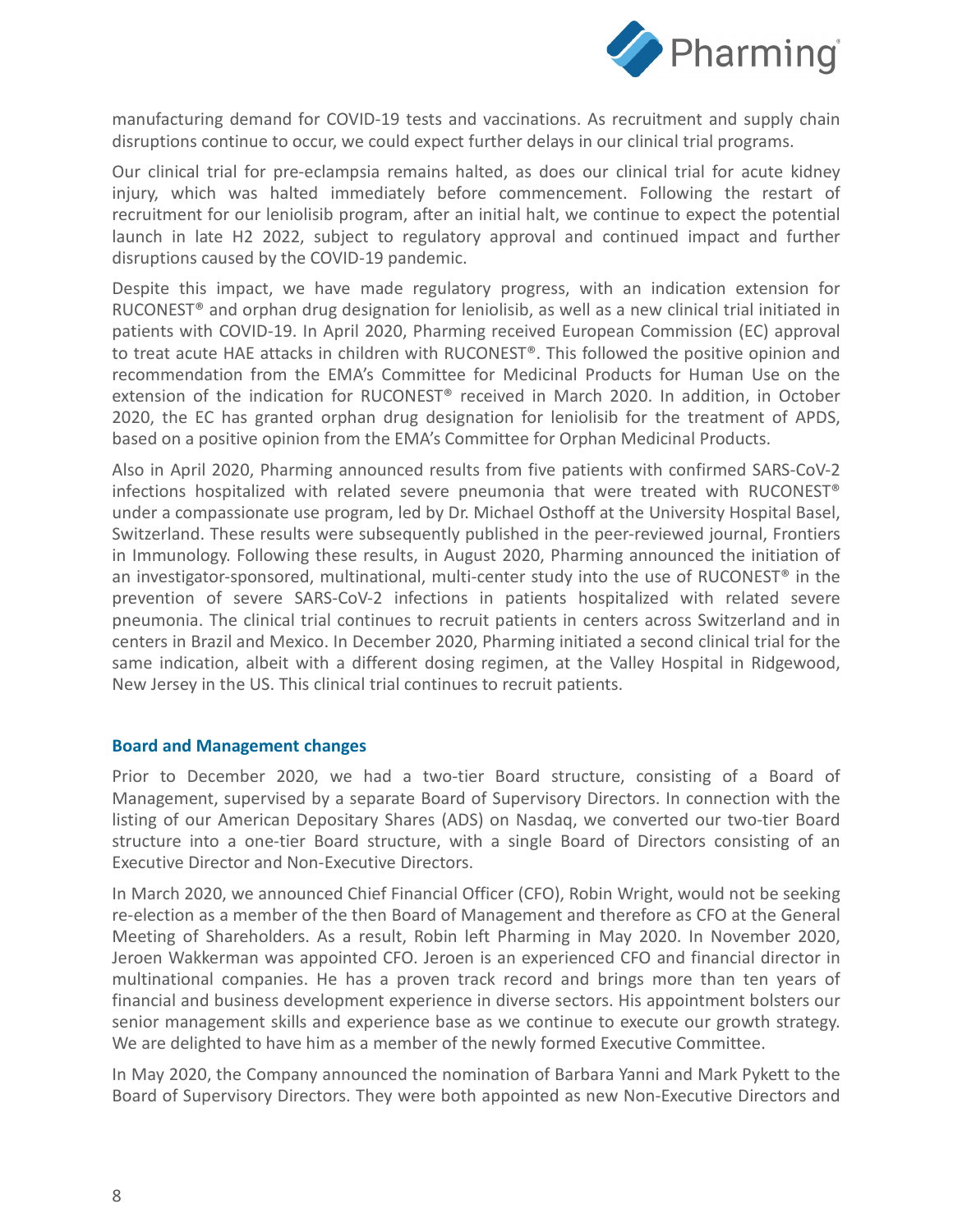

joined the new Board of Directors following the corporate reorganization. In addition, Deborah Jorn succeeded Juergen Ernst as Vice-Chair of the Board following his retirement in November 2020. Lastly, as part of the corporate reorganization, our new Executive Committee is now comprised of: Anne-Marie de Groot as Chief Ethics and Compliance Officer, Bruno Giannetti as Chief Medical Officer, Jeroen Wakkerman as Chief Financial Officer, Mireille Sanders as Chief Operations Officer and Stephen Toor as Chief Commercial Officer and General Manager Americas.

*Leiden, 4 March 2021 Sijmen de Vries President and Chief Executive Officer*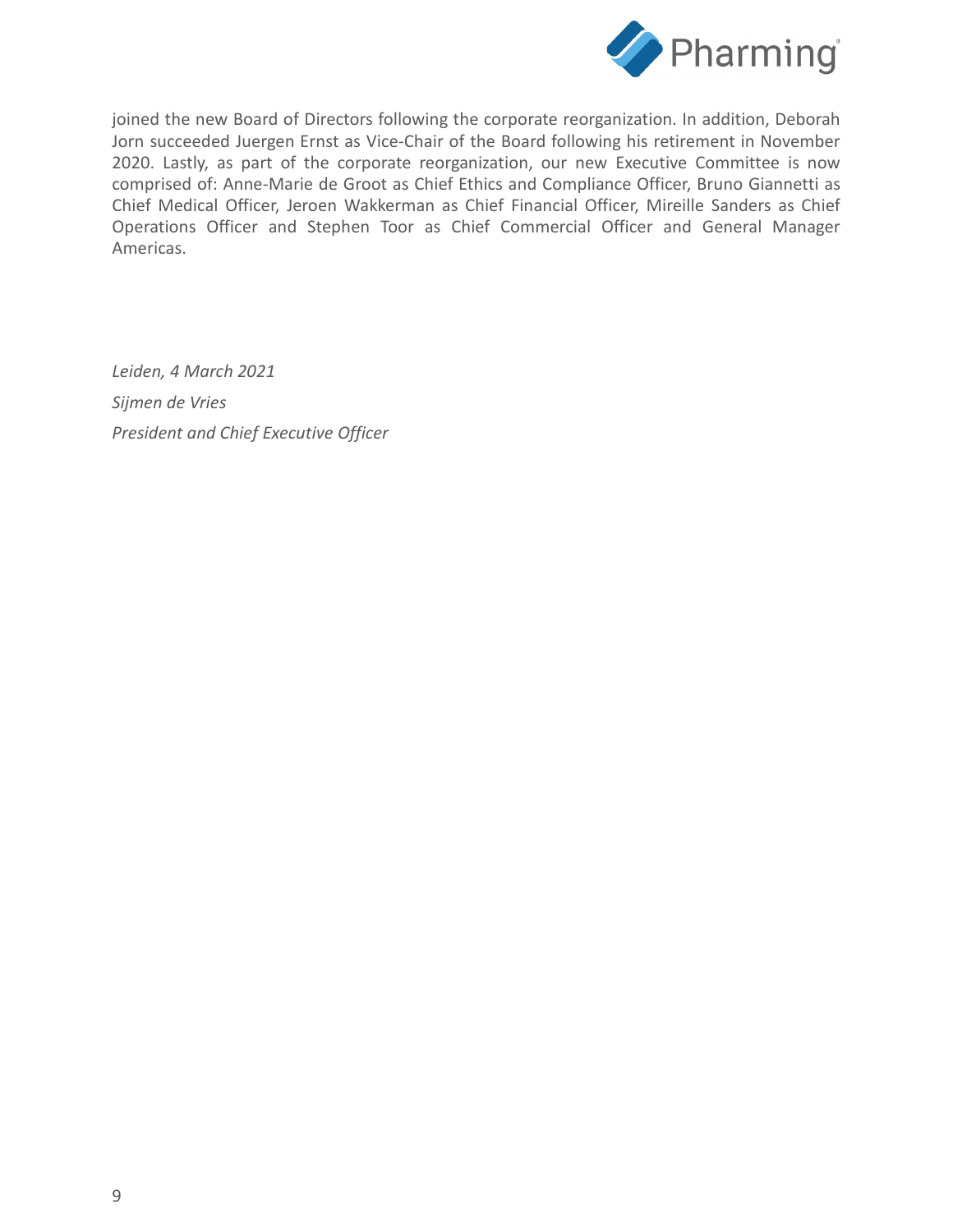

## **Financial Review**

| Amounts in €m except per share data                      | 2020   | 2019   | %<br><b>Change</b> |
|----------------------------------------------------------|--------|--------|--------------------|
| Consolidated Income Statement                            |        |        |                    |
| Revenues                                                 | 185.7  | 169.0  | $9.9\%$            |
| Gross profit                                             | 165.1  | 147.7  | 11.8%              |
| Operating profit                                         | 67.4   | 60.9   | 10.7%              |
| Finance cost, net                                        | (28.5) | (14.4) | 96.9%              |
| Income tax expense                                       | (6.6)  | (10.5) | (36.9%)            |
| Profit for the year                                      | 32.7   | 36.2   | $(9.8\%)$          |
| <b>Consolidated Balance Sheet</b>                        |        |        |                    |
| Cash and cash equivalents<br>(including restricted cash) | 168.3  | 68.6   | 145.3%             |
| Share Information                                        |        |        |                    |
| Basic earnings per share $(\epsilon)$                    | 0.051  | 0.058  | (12.1%)            |
| Fully-diluted earnings per share $(\epsilon)$            | 0.048  | 0.054  | (11.1%)            |

In 2020, Pharming increased revenues by 9.9% to €185.7 million and delivered even stronger operating profit growth of 10.7%. Net profit decreased by -9.8% to  $\epsilon$ 32.7million due to an increase in finance costs, mainly from negative currency effects. Cash increased significantly due to strong operating cash flow and the proceeds from a convertible bond issue. This section will further elaborate on Pharming's financial performance in 2020.

### **Revenues and Gross Profit**

Revenues increased by €16.7 million, or 9.9%, from €169.0 million for the year ended 31 December 2019 to €185.7 million for the year ended 31 December 2020. The increase was primarily a result of our increased sales of RUCONEST® in the US market, which increased from €162.7 million in the year ended 31 December 2019 to €177.4 million in the year ended 31 December 2020.

Revenues in Europe and RoW increased by 69% from €4.9 million for the year ended 31 December 2019 to €8.3 million for the year ended 31 December 2020. This increase was primarily caused by the Company continuing to build out its EU commercial infrastructure and expanding into new territories following the re-acquisition of EU rights for RUCONEST® from Sobi in December 2019.

Cost of sales for the year ended 31 December 2020 amounted to €20.6 million (for the year ended 31 December 2019 this was €21.4 million).

Gross profit increased  $\epsilon$ 17.4 million, or 11.8%, from  $\epsilon$ 147.7 million for the year ended 31 December 2019 to €165.1 million for the year ended 31 December 2020. The main reasons for this gain were the increased sales in the US and EU, coupled with the improvements leading to better cost of goods.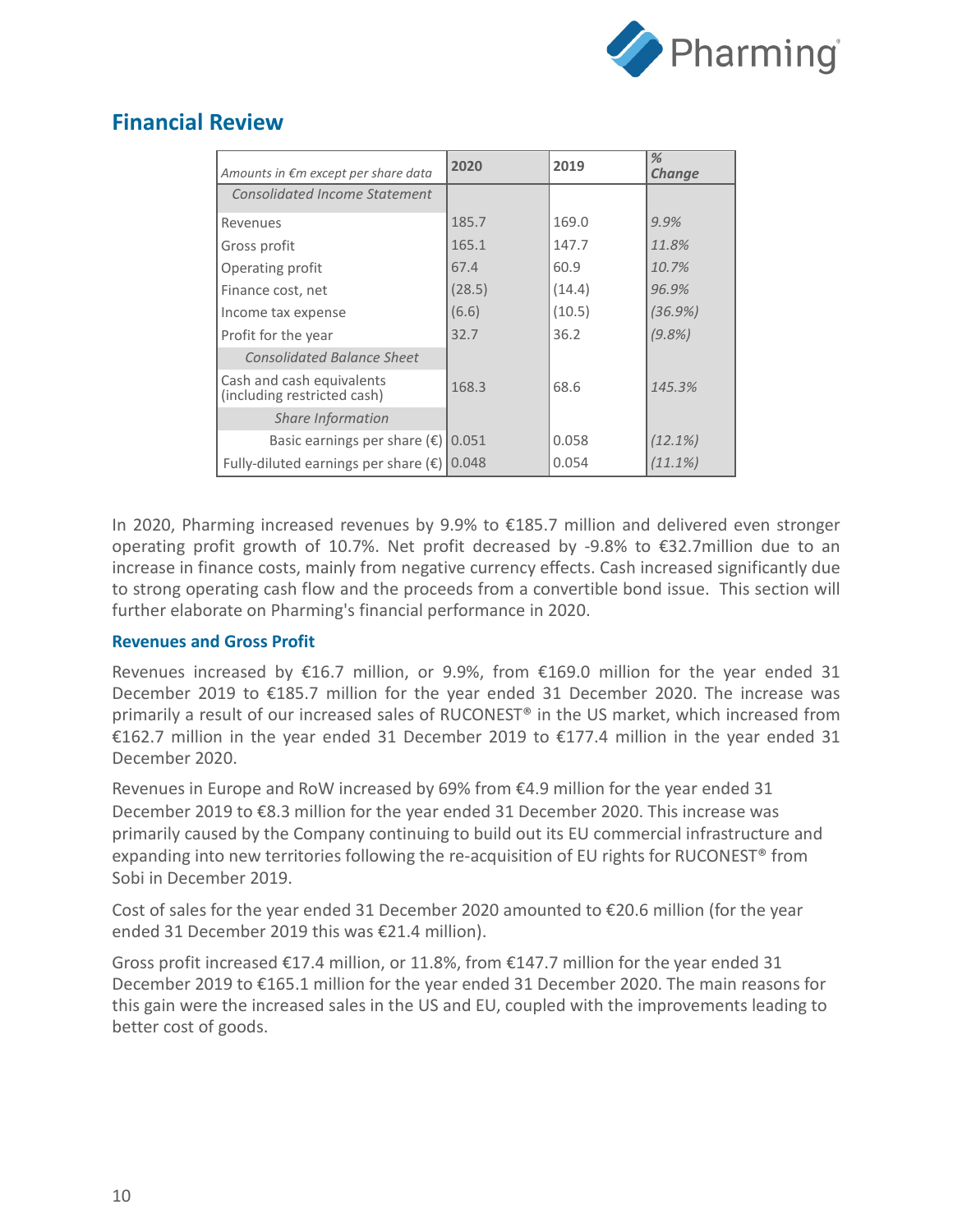

#### **Other Operating Costs and Operating Profit**

Other operating costs increased to €99.3 million for the year ended 31 December 2020 from €87.2 million for the year ended 31 December 2019. The increase is a result of the increased sales activities in the US, increased research and development costs for both our current product as the new pipeline and increased general and administrative costs amongst others due to higher headcount.

Operating profit improved strongly to a profit of  $\epsilon$ 67.4 million in 2020 from  $\epsilon$ 60.9 million in 2019, an increase of 10.7% in spite of considerable increases in clinical and R&D activity, mainly due to the strong sales growth in major markets and efficient production of RUCONEST®.

#### **Finance cost**

Other finance income decreased by approximately  $\epsilon$ 0.4 million, from  $\epsilon$ 1.0 million for the year ended 31 December 2019 to €0.6 million for the year ended 31 December 2020, as a result of decreased interest on cash balances due to lower interest rates in the US.

Other finance expenses increased by  $E13.9$  million, or 91.0%, from  $E15.3$  million for the year ended 31 December 2019 to €29.2 million for the year ended 31 December 2020. This increase was primarily due to the significant decrease in the US dollar versus the Euro during 2020. Significant negative currency effects (€12.6 million) were incurred on the cash reserves invested in US government securities.

In addition, the interest expenses on loans and borrowings declined significantly due to repayment of the Orbimed loan facility in January 2020, resulting in a decrease of €7.1 million during the year ended 31 December 2020.

Finally, the Company incurred interest expenses on the convertible bonds, being issued during January 2020. The Company offered €125 million of five-year convertible bonds. The bonds were more than three times oversubscribed in a book building exercise conducted by J.P. Morgan, the sole book runner, and the offer closed within a few hours. The Bonds were offered via an accelerated book building process through a private placement to institutional investors outside the United States of America, Australia, South Africa and Japan only. The net proceeds of the issue of the bonds were used to redeem the loan of Orbimed Advisors in full, with a settlement payment of \$55.6 million (€50.1 million). On repayment of the loan, the Company had to pay an exit fee of 5% (€3.8 million). The remaining balance of the net proceeds will be used to support capital expenditure in relation to the expansion of the Company's commercialization and manufacturing infrastructure and also serve as a funding for the launch of leniolisib, if approved, as well as for additional acquisitions / in-licensing opportunities.

#### **Income tax expense**

Income tax expense decreased €3.9 million -36.9% from €10.5 million for the year ended 31 December 2019 to €6.6 million for the year ended 31 December 2020. The decrease in tax expense of €3.9 million is mainly due to the reduced profit before tax (€1.9 million), the federal and state tax true up ( $E1.5m$ ), foreign tax rate differential ( $E0.2m$ ) and other smaller differences (€0.3m).

#### **Profit for the year**

Total net profit in 2020 of €32.7 million represented a decrease of 9.8% over 2019 (€36.2 million). The decrease was despite an increase in operating profit and reflects the increase in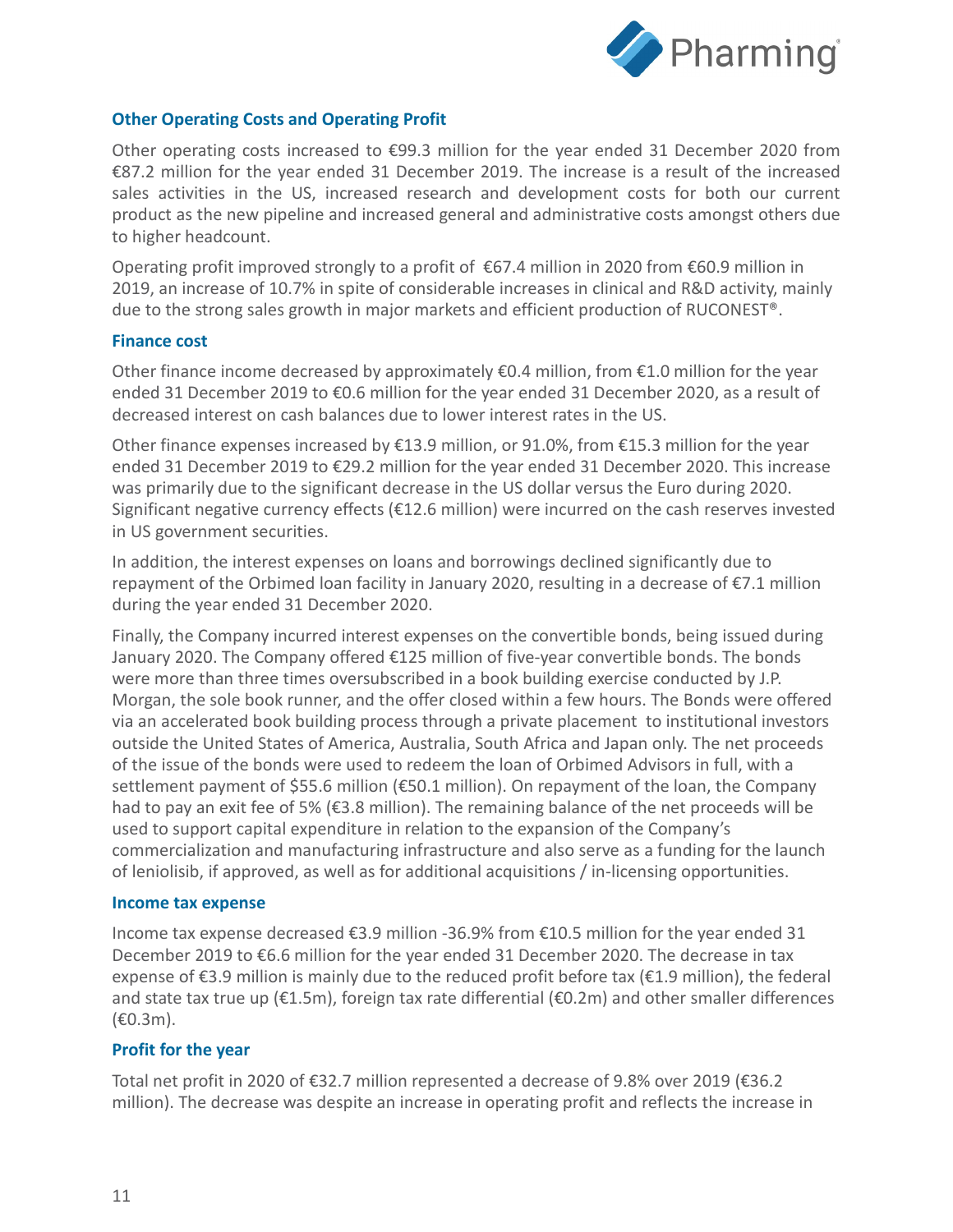

finance cost. This increase in finance cost was caused by negative currency effects (€16.8 million) incurred on the cash reserves invested in US government securities and on the inflow of US dollars from revenues, as well as costs in relation to the repayment of the Orbimed loan facility (€ 3.8 million). This was partly offset by lower interest expenses (€7.1 million) following this same loan facility repayment.

#### **Intangible assets**

In 2020, intangible assets increased, mainly as a result of the payment of €7.5 million related to the re-acquisition of the EU commercial rights, formerly owned by Swedish Orphan Biovitrum AB (Sobi). As part of this acquisition, the Company acquired multiple items which are considered as one intangible asset. When assessing the economic lifetime of the intangible asset on an economical basis, the Company's intention and expectation is to obtain benefits from the asset until the end of the expected profitable lifespan of the license product. The future economic benefits from the intangible assets are expected to flow to the entity for a period of 12 years. As such, the useful life is determined for 12 years and the intangible assets will be amortized over the useful life on a straight-line basis.

#### **Property, plant and equipment**

Property, plant and equipment increased from  $\epsilon$ 8.6 million for the year ended 31 December 2019 to €10.0 million for the year ended 31 December 2020, largely due to investment of  $E$ 4.1 million, mainly in operational facilities, research and development facilities and laboratory equipment (2019: €2.4 million). The investments were partly off-set by depreciation charges.

#### **Inventories**

Inventories increased from €14.5 million for the year ended 31 December, 2019 to €17.2 million for the year ended 31 December 2020, largely due to an increase in work in progress inventory anticipating sales growth.

#### **Cash and cash equivalents**

Cash and cash equivalents, together with restricted cash increased to  $\epsilon$ 168.3 million at the year end, compared with €68.6 million for the year ended 31 December 2019. This increase is due to strong cash flow from operating activities of €74.0 million and net proceeds of €122.7 million from the issue of a convertible bond, which were partly offset by the €50.1 million repayment of loans and the significant negative currency effects on cash of €12.6 million.

#### **Equity**

The equity position improved 39.8% from €104.7 million for the year ended 31 December 2019 to €146.3 million for the year ended 31 December 2020, mainly due to the changes in the net result achieved by the Company.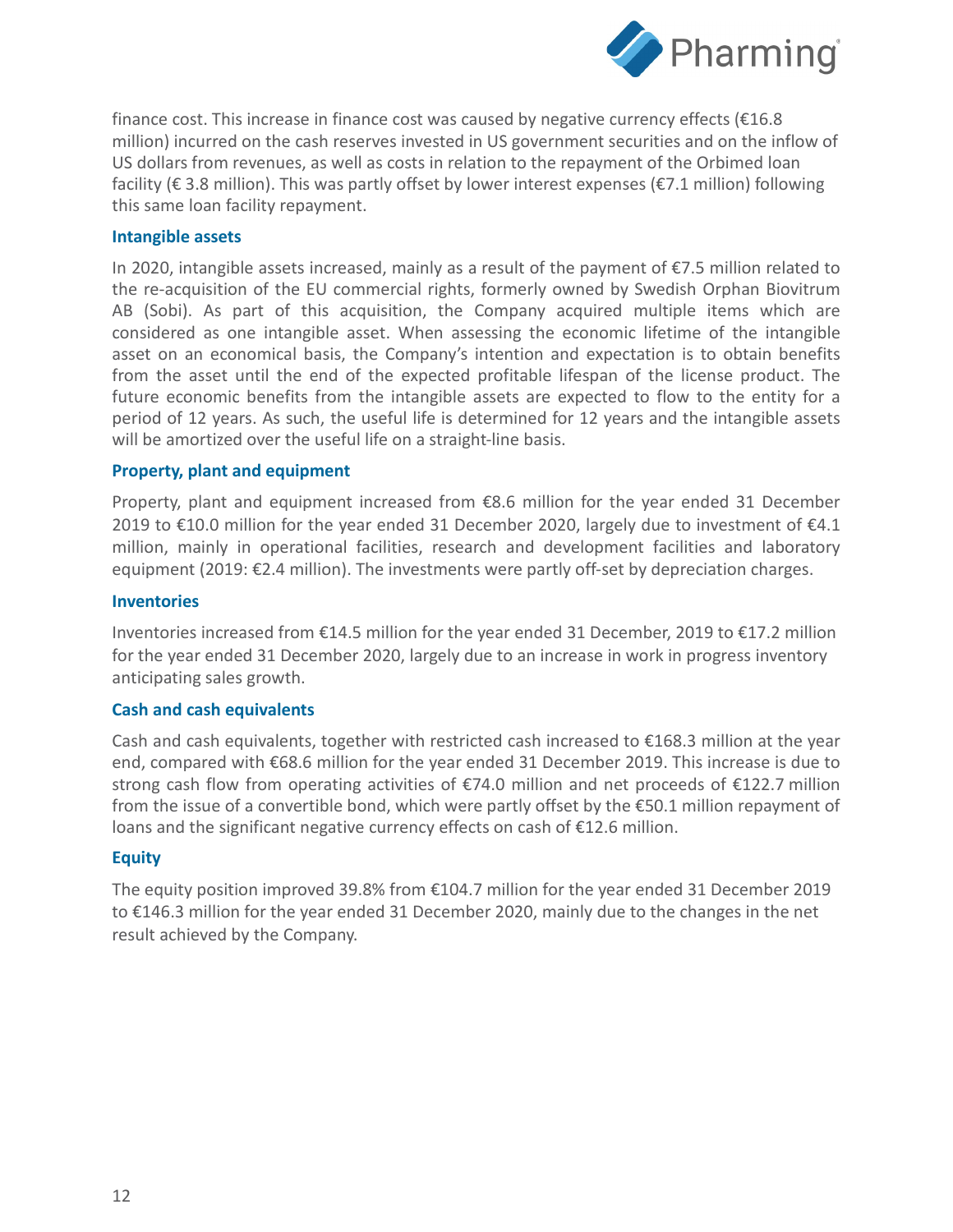

# **Outlook**

For the remainder of 2021, the Company expects:

- **•** Continued growth in revenues from sales of RUCONEST®, mainly driven by the US and expanded EU operations, subject to the progression of the COVID-19 pandemic, with quarterly fluctuations in revenues expected, as a result of the ongoing effects of the pandemic on access to customers and phasing of ordering patterns.
- **•** Maintenance of positive net earnings during the year, we therefore do not expect to require additional financing to maintain the current business.
- **•** Investments in acquisitions and in-licensing of new development opportunities and assets, as these occur.
- **•** Continued investment in the expansion of production of RUCONEST® and production of leniolisib
- **•** Investment in pre-marketing activities for leniolisib and the continuing registrationenabling study for leniolisib for APDS, as well as our ongoing clinical trials for rhC1INH and other development activities.
- **•** Continued close monitoring of the ongoing COVID-19 pandemic and the potential impact on the business.

No further specific financial guidance for 2021 is provided.

As previously announced, as of 1 January 2021, the Company changed its reporting currency from Euro to US dollar.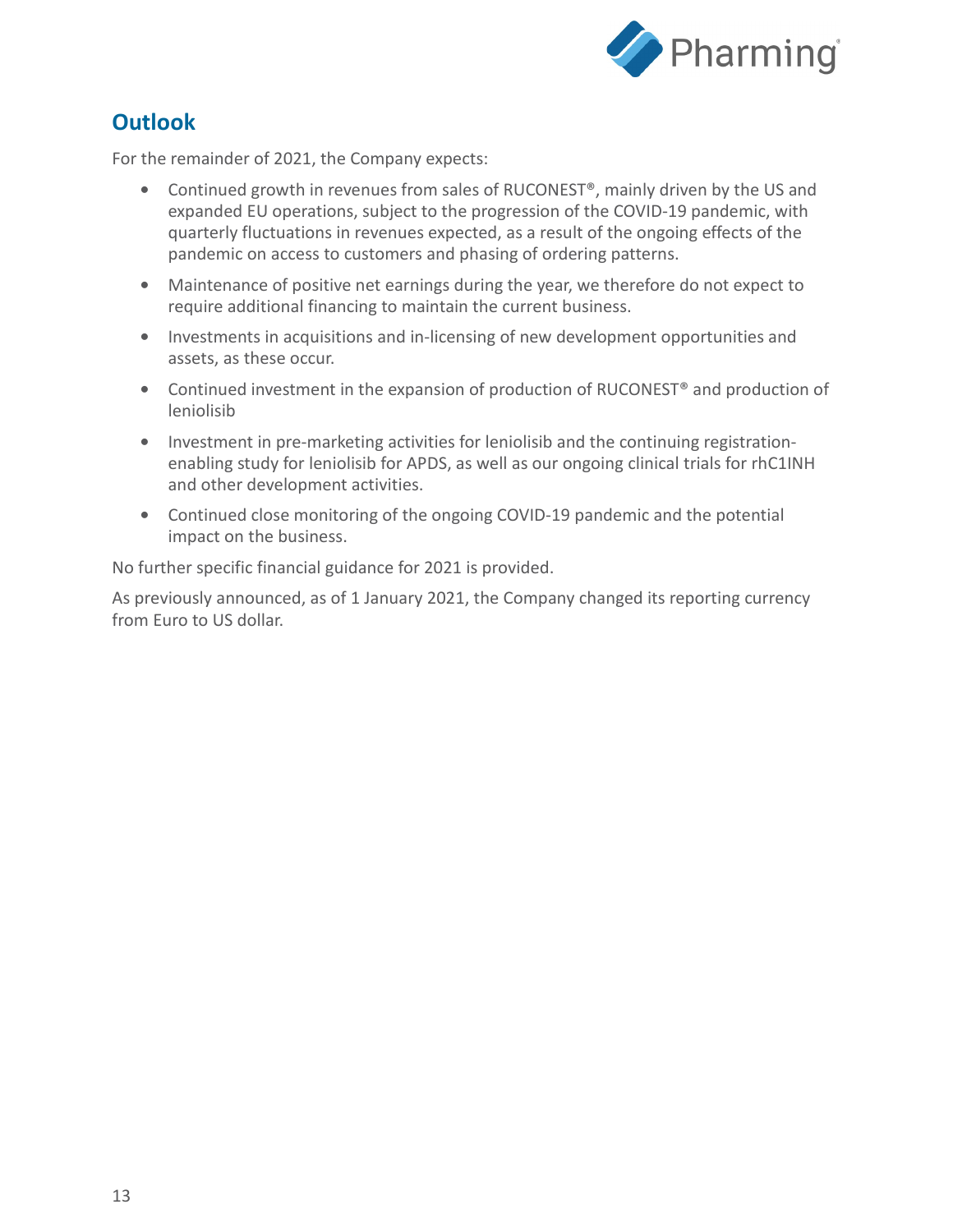

## **Pharming Group N.V.**

### **Condensed Consolidated Financial Statements (unaudited)**

For the period ended 31 December 2020

- **•** Condensed consolidated statement of profit or loss
- **•** Condensed consolidated statement of comprehensive income
- **•** Condensed consolidated balance sheet
- **•** Condensed consolidated statement of changes in equity
- **•** Condensed consolidated statement of cash flow

#### **Appendix: Main condensed consolidated Financial Statements reported in US dollars**

**(This appendix is not part of the Condensed Consolidated Financial Statements)**

- **•** Condensed consolidated statement of profit or loss in US Dollar
- **•** Condensed consolidated statement balance sheet in US Dollar
- **•** Condensed consolidated statement of cash flows in US Dollar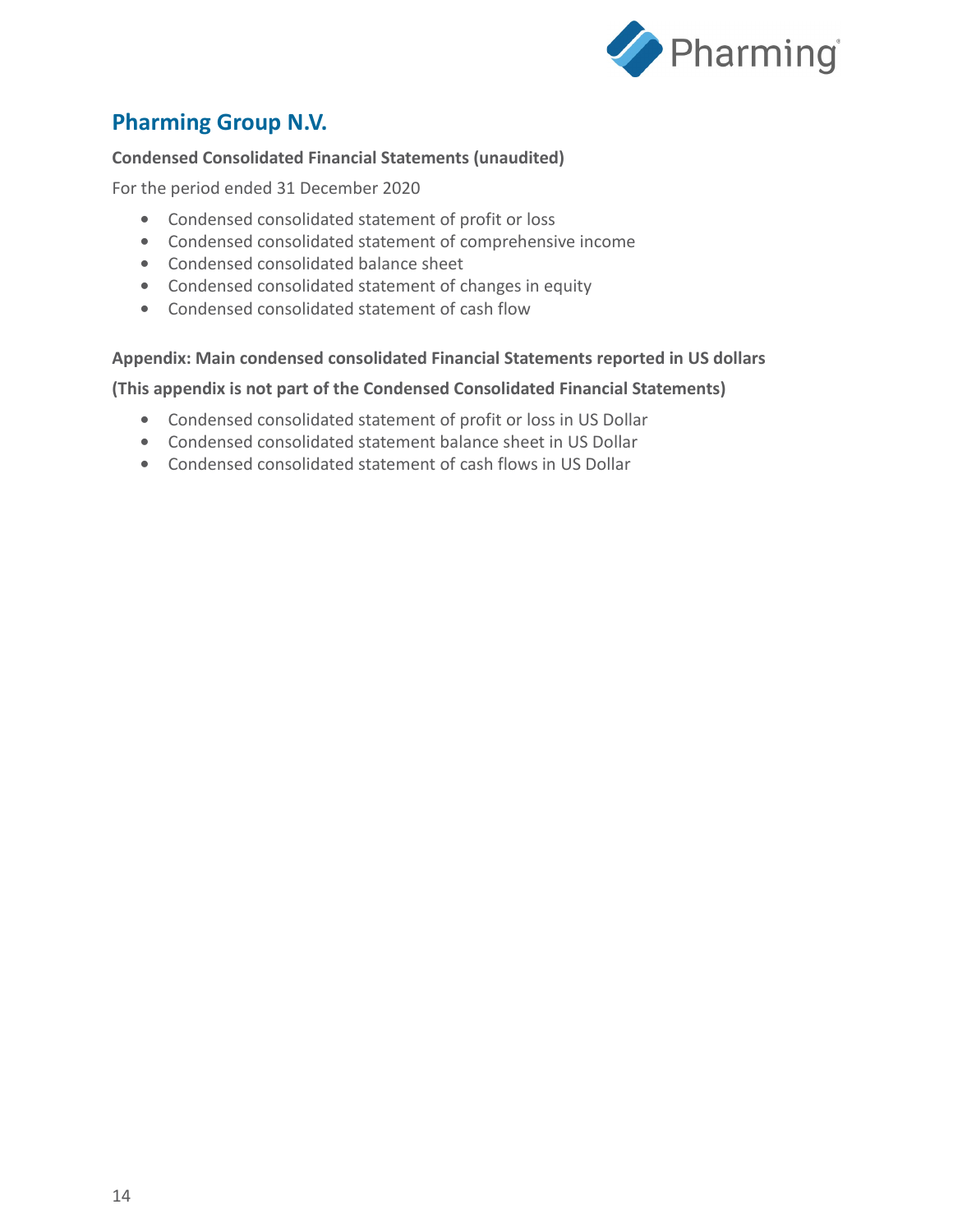

# **Condensed Consolidated Statement of Profit or Loss**

| Amounts in € '000                                             | 2020      | 2019      |
|---------------------------------------------------------------|-----------|-----------|
| <b>Revenues</b>                                               | 185,694   | 169,022   |
| <b>Costs of sales</b>                                         | (20, 601) | (21, 355) |
| <b>Gross profit</b>                                           | 165,093   | 147,667   |
| <b>Other income</b>                                           | 1,601     | 435       |
| Research and development                                      | (33, 712) | (28, 368) |
| General and administrative                                    | (20, 487) | (18, 913) |
| Marketing and sales                                           | (45,074)  | (39, 914) |
| <b>Other Operating Costs</b>                                  | (99, 273) | (87, 195) |
| <b>Operating profit</b>                                       | 67,421    | 60,907    |
| Fair value gain (loss) on revaluation<br>derivatives          | 60        | (209)     |
| Other finance income                                          | 626       | 1,011     |
| Other finance expenses                                        | (29, 151) | (15, 259) |
| Finance cost, net                                             | (28, 465) | (14, 457) |
| Share of net profits in associates<br>using the equity method | 317       | 229       |
| <b>Profit before tax</b>                                      | 39,273    | 46,679    |
| Income tax expense                                            | (6, 619)  | (10, 484) |
| Profit for the year                                           | 32,654    | 36,195    |
| Basic earnings per share $(\epsilon)$                         | 0.051     | 0.058     |
| Diluted earnings per share $(\epsilon)$                       | 0.048     | 0.054     |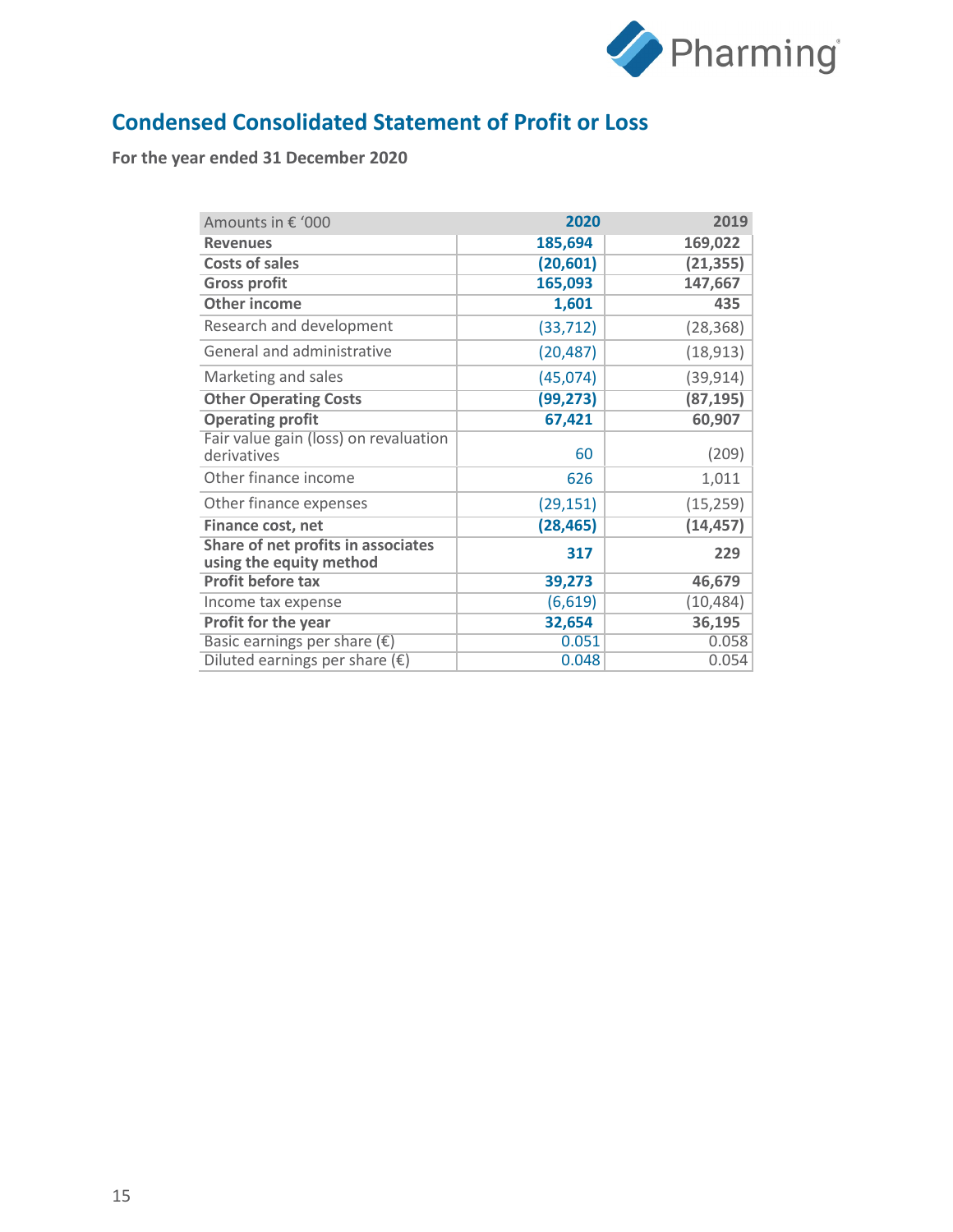

# **Condensed Consolidated Statement of Comprehensive Income**

| Amounts in € '000                                             | 2020   | 2019   |
|---------------------------------------------------------------|--------|--------|
| Profit for the year                                           | 32,654 | 36,195 |
| <b>Currency translation differences</b>                       | (17)   | (39)   |
| Items that may be subsequently reclassified to profit or loss | (17)   | (39)   |
| Other comprehensive income (loss), net of tax                 | (17)   | (39)   |
| Total comprehensive income for the year                       | 32,637 | 36,156 |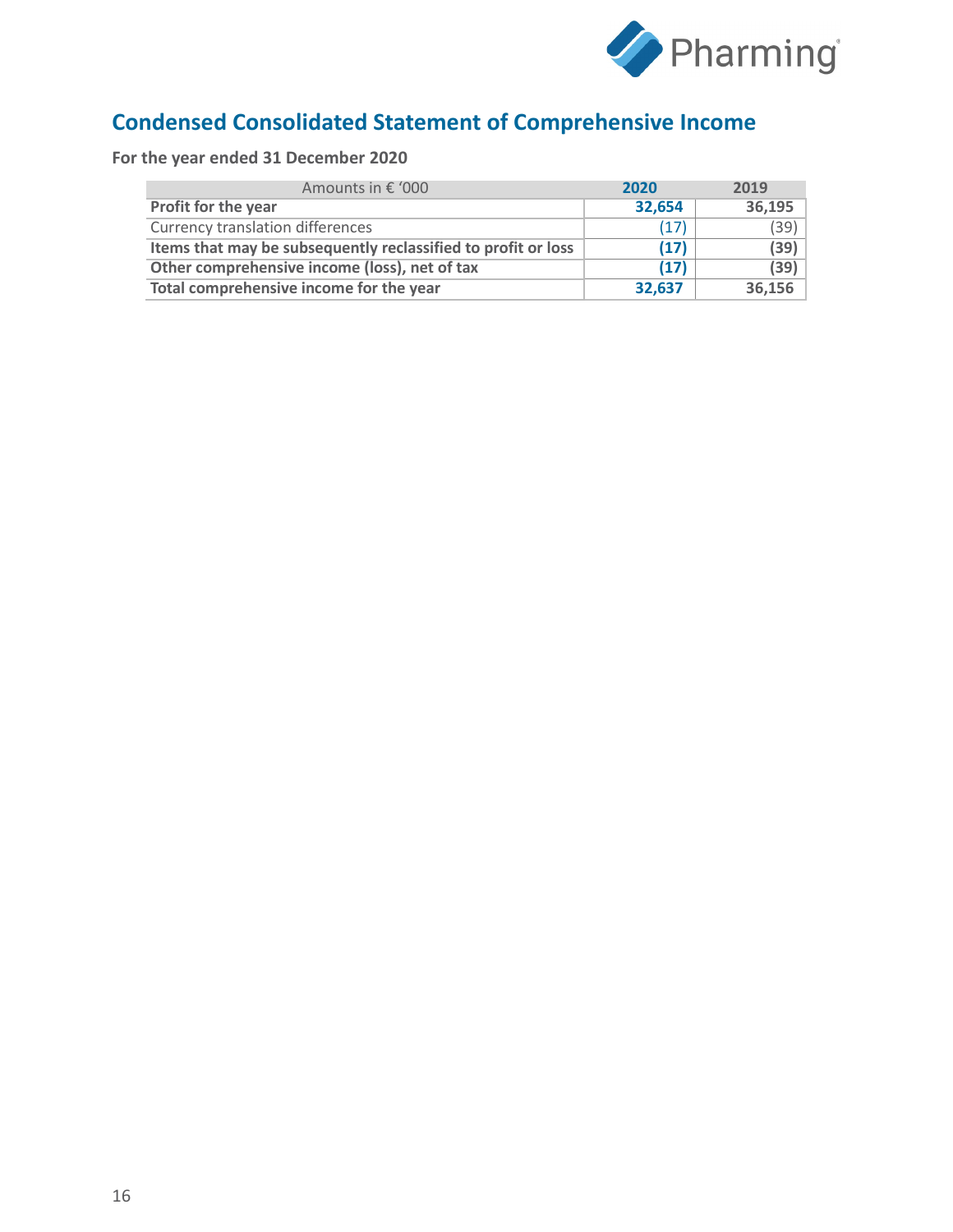

# **Condensed Consolidated Balance Sheet**

| Amounts in € '000                                | 2020       | 2019       |
|--------------------------------------------------|------------|------------|
| <b>Non-current assets</b>                        |            |            |
| Intangible assets                                | 76,615     | 70,809     |
| Property, plant and equipment                    | 9,956      | 8,553      |
| Right-of-use assets                              | 7,676      | 5,979      |
| Deferred tax assets                              | 22,829     | 28,590     |
| Investment accounted for using the equity method | 5,796      | 5,508      |
| Restricted cash                                  | 415        | 2,268      |
| <b>Total non-current assets</b>                  | 123,287    | 121,707    |
| <b>Current assets</b>                            |            |            |
| Inventories                                      | 17,229     | 14,467     |
| Trade and other receivables                      | 29,236     | 25,737     |
| Restricted cash                                  | 810        |            |
| Cash and cash equivalents                        | 167,068    | 66,299     |
| <b>Total current assets</b>                      | 214,343    | 106,503    |
| <b>Total assets</b>                              | 337,630    | 228,210    |
|                                                  |            |            |
| <b>Equity</b>                                    |            |            |
| Share capital                                    | 6,388      | 6,313      |
| Share premium                                    | 396,799    | 392,266    |
| Legal reserves                                   | 4,341      | 3,718      |
| <b>Accumulated deficit</b>                       | (261, 189) | (297, 618) |
| <b>Shareholders' equity</b>                      | 146,339    | 104,679    |
| <b>Non-current liabilities</b>                   |            |            |
| Convertible bonds                                | 121,927    |            |
| Lease liabilities                                | 6,702      | 4,363      |
| Other financial liabilities                      | 173        | 17,282     |
| <b>Total non-current liabilities</b>             | 128,802    | 21,645     |
| <b>Current liabilities</b>                       |            |            |
| Convertible bonds                                | 1,661      |            |
| Loans and borrowings                             |            | 45,590     |
| Derivative financial liabilities                 | 147        | 268        |
| Trade and other payables                         | 38,726     | 36,247     |
| Lease liabilities                                | 1,598      | 1,946      |
| Other financial liabilities                      | 20,357     | 17,835     |
| <b>Total current liabilities</b>                 | 62,489     | 101,886    |
| <b>Total equity and liabilities</b>              | 337,630    | 228,210    |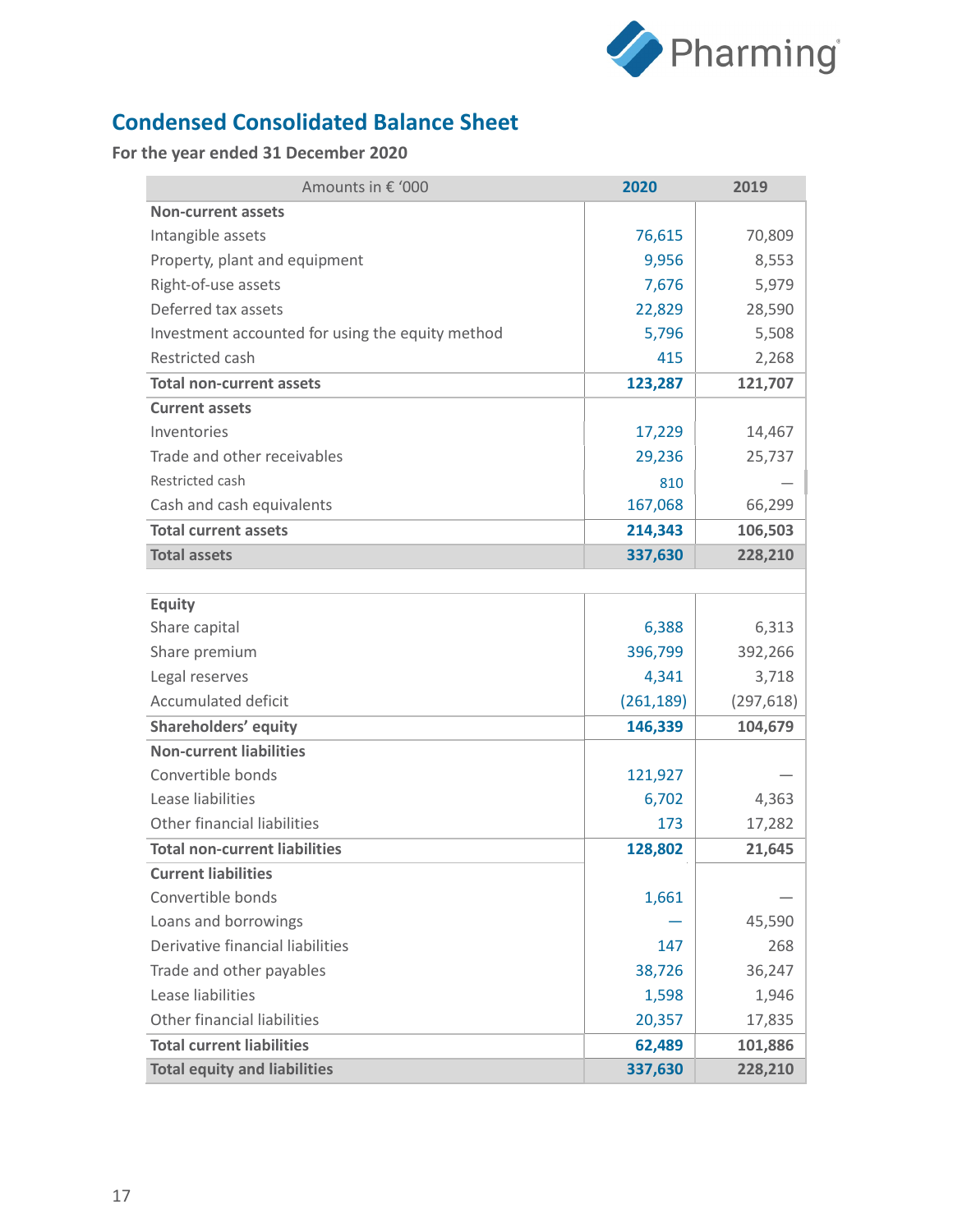

# **Condensed Consolidated Statement of Changes in Equity**

| Amounts in € '000                                                | <b>Number of</b><br>shares<br>(in '000) | <b>Share capital</b> | <b>Share</b><br>premium |
|------------------------------------------------------------------|-----------------------------------------|----------------------|-------------------------|
| <b>Balance at January 1, 2019</b>                                | 621,501                                 | 6,215                | 387,525                 |
| Profit for the year                                              |                                         |                      |                         |
| Other comprehensive income (loss) for the year                   |                                         |                      |                         |
| Total comprehensive income (loss) for the year                   |                                         |                      |                         |
| Legal reserves                                                   |                                         |                      |                         |
| Share-based compensation                                         |                                         |                      |                         |
| Bonuses settled in shares                                        | 6                                       |                      | 6                       |
| Shares issued for cash/ conversion of bonds                      | 1,662                                   | 17                   | 228                     |
| Warrants exercised/ issued                                       | 240                                     | $\mathcal{P}$        | 234                     |
| Options exercised                                                | 7,914                                   | 79                   | 4,273                   |
| Total transactions with owners, recognized directly in<br>equity | 9,822                                   | 98                   | 4,741                   |
| <b>Balance at December 31, 2019</b>                              | 631,323                                 | 6,313                | 392,266                 |
| Profit for the year                                              |                                         |                      |                         |
| Other comprehensive income (loss) for the year                   |                                         |                      |                         |
| Total comprehensive income (loss) for the year                   |                                         |                      |                         |
| Legal reserves                                                   |                                         |                      |                         |
| Share-based compensation                                         |                                         |                      |                         |
| Bonuses settled in shares                                        | 34                                      | 0                    | 45                      |
| Value conversion rights of convertible bonds                     |                                         |                      |                         |
| Warrants exercised                                               | 60                                      | 1                    | 78                      |
| Options exercised                                                | 7,404                                   | 74                   | 4,410                   |
| Total transactions with owners, recognized directly in<br>equity | 7,498                                   | 75                   | 4,533                   |
| <b>Balance at December 31, 2020</b>                              | 638,821                                 | 6,388                | 396,799                 |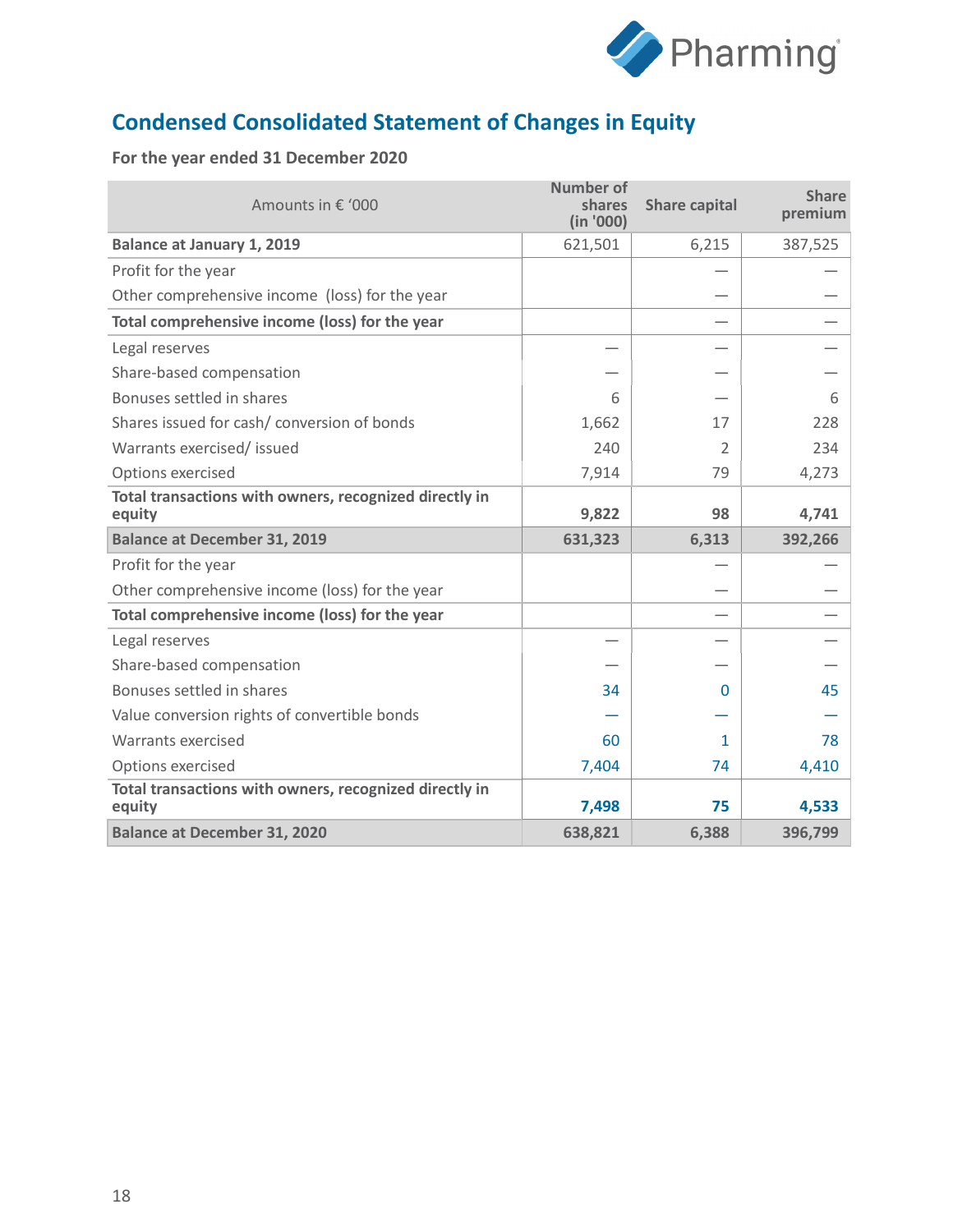

# **Condensed Consolidated Statement of Changes in Equity**

| Amounts in € '000                                                       |                            | <b>Legal reserves</b>                                   |                               | <b>Accumulated</b><br>deficit | <b>Total</b><br>equity |
|-------------------------------------------------------------------------|----------------------------|---------------------------------------------------------|-------------------------------|-------------------------------|------------------------|
|                                                                         | <b>Reserve</b><br>interest | <b>Capitalized</b><br>participating development<br>cost | <b>Translation</b><br>reserve |                               |                        |
| <b>Balance at January 1, 2019</b>                                       |                            | 2,237                                                   | (590)                         | (333, 636)                    | 61,751                 |
| Profit for the year                                                     |                            |                                                         |                               | 36,195                        | 36,195                 |
| Other comprehensive income<br>(loss) for the year                       |                            |                                                         | (39)                          |                               | (39)                   |
| <b>Total comprehensive income</b><br>(loss) for the year                |                            |                                                         | (39)                          | 36,195                        | 36,156                 |
| Legal reserves                                                          |                            | 2,110                                                   |                               | (2, 110)                      |                        |
| Share-based compensation                                                |                            |                                                         |                               | 3,825                         | 3,825                  |
| Bonuses settled in shares                                               |                            |                                                         |                               |                               | 6                      |
| Shares issued for cash/conversion<br>of bonds                           |                            |                                                         |                               | (245)                         |                        |
| Warrants exercised/ issued                                              |                            |                                                         |                               |                               | 236                    |
| Options exercised                                                       |                            |                                                         |                               | (1,647)                       | 2,705                  |
| Total transactions with owners,<br>recognized directly in equity        |                            | 2,110                                                   |                               | (177)                         | 6,772                  |
| <b>Balance at December 31, 2019</b>                                     |                            | 4,347                                                   | (629)                         | (297, 618)                    | 104,679                |
| Profit for the year                                                     |                            |                                                         |                               | 32,654                        | 32,654                 |
| Other comprehensive income<br>(loss) for the year                       |                            |                                                         | (17)                          |                               | (17)                   |
| <b>Total comprehensive income</b><br>(loss) for the year                |                            |                                                         | (17)                          | 32,654                        | 32,637                 |
| Legal reserves                                                          | 544                        | 96                                                      |                               | (640)                         |                        |
| Share-based compensation                                                |                            |                                                         |                               | 5,130                         | 5,130                  |
| Bonuses settled in shares                                               |                            |                                                         |                               |                               | 45                     |
| Value conversion rights of<br>convertible bonds                         |                            |                                                         |                               | 1,405                         | 1,405                  |
| Warrants exercised                                                      |                            |                                                         |                               |                               | 79                     |
| Options exercised                                                       |                            |                                                         |                               | (2, 120)                      | 2,364                  |
| <b>Total transactions with owners,</b><br>recognized directly in equity | 544                        | 96                                                      |                               | 3,775                         | 9,023                  |
| <b>Balance at December 31, 2020</b>                                     | 544                        | 4,443                                                   | (646)                         | (261, 189)                    | 146,339                |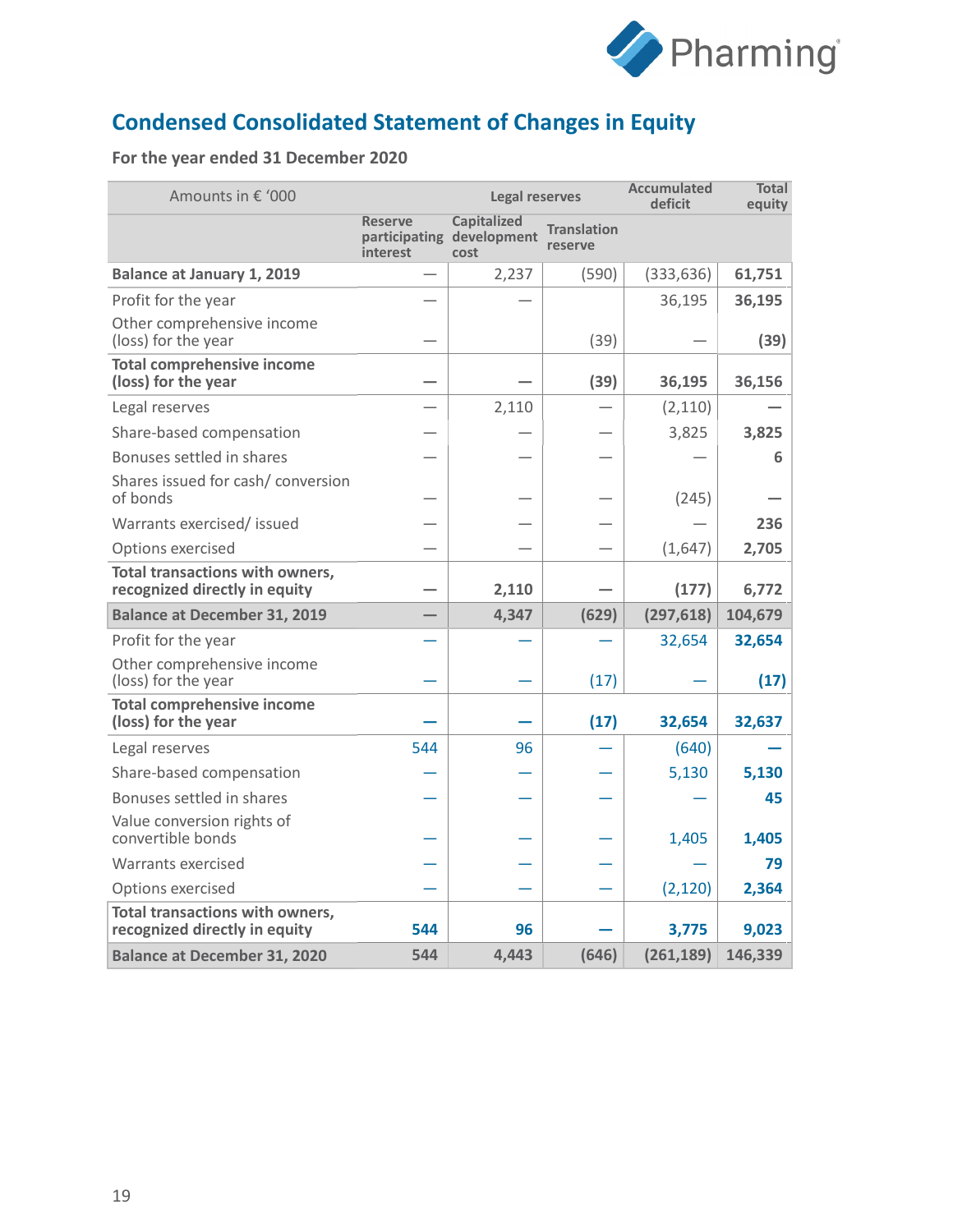

# **Condensed Consolidated Statement of Cash Flow**

| Amounts in €'000                                             | 2020      | 2019      |
|--------------------------------------------------------------|-----------|-----------|
| Profit before tax                                            | 39,273    | 46,679    |
| <b>Non-cash adjustments:</b>                                 |           |           |
| Depreciation, amortization, impairment                       | 7,276     | 5,177     |
| Equity settled share based payments                          | 5,130     | 3,825     |
| Fair value gain (loss) loss on revaluation of derivatives    | (60)      | 209       |
| Other finance income                                         | (624)     | (1,011)   |
| Other finance expenses                                       | 29,151    | 15,259    |
| Share of net profits in associates using the equity method   | (317)     | (229)     |
| Other                                                        | (1, 422)  | (39)      |
| Operating cash flows before changes in working capital       | 78,407    | 69,870    |
| Changes in working capital:                                  |           |           |
| Inventories                                                  | (2,762)   | 3,067     |
| Trade and other receivables                                  | (3, 499)  | (8, 492)  |
| Payables and other current liabilities                       | 2,479     | 8,677     |
| Restricted cash                                              | 1,043     | (1,064)   |
| Release contract liabilities                                 |           | (1, 467)  |
| Total changes in working capital                             | (2,739)   | 721       |
| Interest received                                            | 626       | 1,011     |
| Income taxes paid                                            | (2, 326)  | (5,098)   |
| Net cash flows generated from (used in) operating activities | 73,968    | 66,504    |
| Capital expenditure for property, plant and equipment        | (4,076)   | (2, 362)  |
| Investment intangible assets                                 | (7, 929)  | (1,650)   |
| Investment associate                                         | (288)     | (2,503)   |
| Acquisition of license                                       | (1, 385)  | (18, 702) |
| Net cash flows used in investing activities                  | (13, 678) | (25, 217) |
| Repayment on loans and borrowings                            | (50,088)  | (31, 406) |
| Payment on contingent consideration                          | (18, 136) | (17, 634) |
| Payment of lease liabilities                                 | (1, 913)  | (1,967)   |
| Proceeds of issued convertible bond                          | 125,000   |           |
| Transaction costs related to issued convertible bond         | (2,318)   |           |
| Interests on loans                                           | (1,875)   | (8, 418)  |
| Proceeds of equity and warrants                              | 2,443     | 2,778     |
| Net cash flows generated from (used in) financing activities | 53,113    | (56, 647) |
| Increase (decrease) of cash                                  | 113,403   | (15, 360) |
| Exchange rate effects                                        | (12, 634) | 1,348     |
| Cash and cash equivalents at 1 January                       | 66,299    | 80,311    |
| Total cash and cash equivalents at December 31               | 167,068   | 66,299    |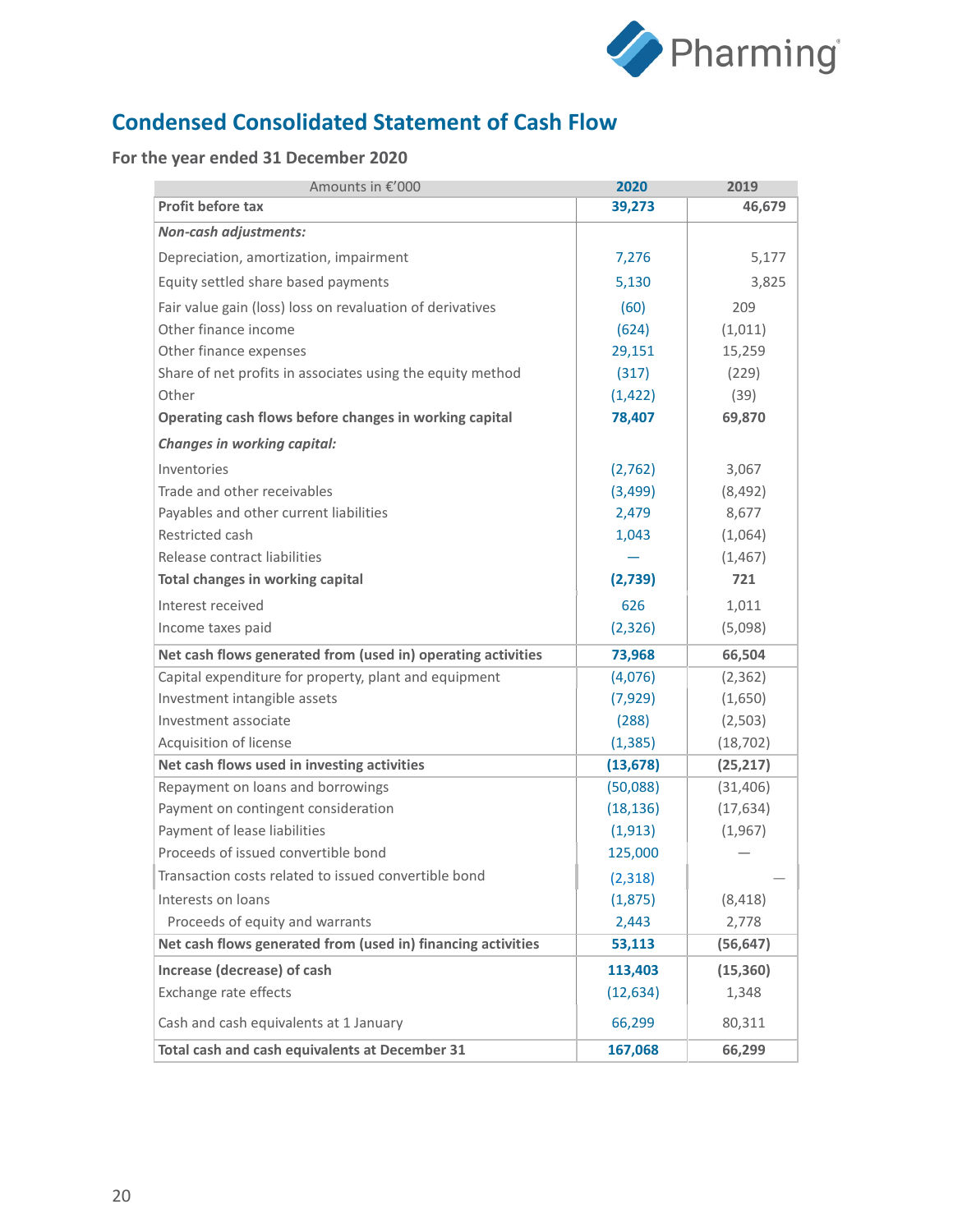

#### **Appendix: Main Condensed Consolidated Financial Statements reported in US dollars**

These statements are not part of the original Financial Statements. The original condensed Financial Statements are reported in euros. In case of differences of interpretation between the condensed Financial Statements in US dollars and the condensed Financial Statements in euros, the condensed Financial Statements in euros will prevail.

| Exchange rates (USD:EUR) used:       |        |
|--------------------------------------|--------|
| Statement of income YTD 2019         | 1.1205 |
| Statement of income YTD 2020         | 1.1426 |
| Balance sheet at December 2019       | 1.1214 |
| Balance sheet at December 2020       | 1.2280 |
| Cash flow YTD 2019                   | 1.1205 |
| Cash flow YTD 2020                   | 1.1426 |
| Cash balance as per 1 January 2019   | 1.1439 |
| Cash balance as per 31 December 2019 | 1.1214 |
| Cash balance as per 1 January 2020   | 1.1214 |
| Cash balance as per 31 December 2020 | 1.2280 |
|                                      |        |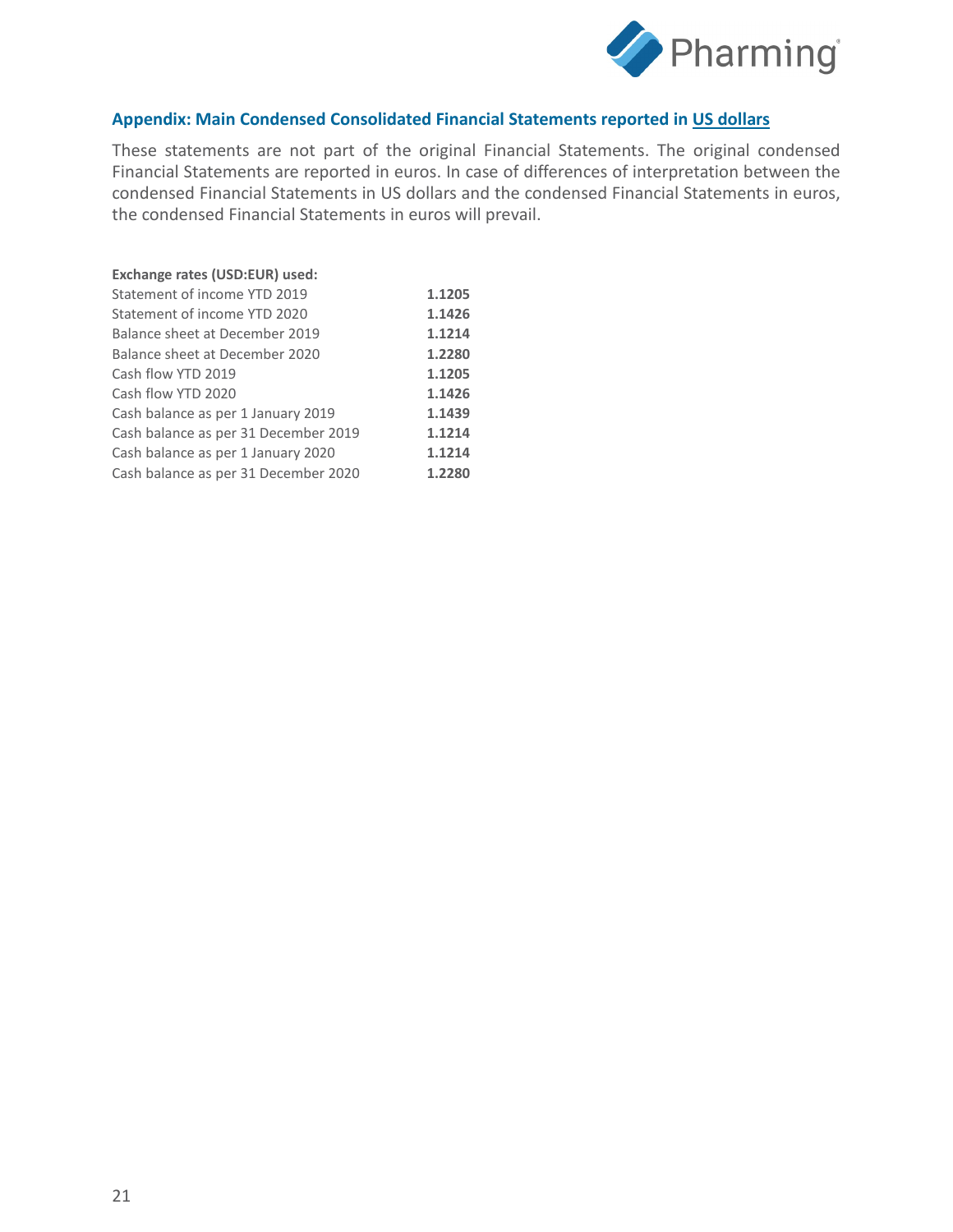

# **Condensed Consolidated Statement of Profit or Loss in US Dollars**

| Amounts in \$ '000                                            | 2020       | 2019      |
|---------------------------------------------------------------|------------|-----------|
| Revenues                                                      | 212,174    | 189,389   |
| Costs of sales                                                | (23, 539)  | (23, 928) |
| Gross profit                                                  | 188,635    | 165,461   |
| Other income                                                  | 1,829      | 487       |
| Research and development                                      | (38, 519)  | (36,909)  |
| General and administrative                                    | (23, 408)  | (16,069)  |
| Marketing and sales                                           | (51, 502)  | (44, 724) |
| <b>Other Operating Costs</b>                                  | (113, 429) | (97, 702) |
| Operating profit                                              | 77,035     | 68,246    |
| Fair value loss on revaluation derivatives                    | 69         | (234)     |
| Other finance income                                          | 715        | 1,133     |
| Other finance expenses                                        | (33, 308)  | (17,098)  |
| Finance cost, net                                             | (32, 524)  | (16, 199) |
| Share of net profits in associates using the equity<br>method | 362        | 257       |
| Profit before tax                                             | 44,873     | 52,304    |
| Income tax expense                                            | (7, 563)   | (11, 748) |
| Profit for the year                                           | 37,310     | 40,556    |
| Basic earnings per share (\$)                                 | 0.058      | 0.065     |
| Diluted earnings per share (\$)                               | 0.054      | 0.061     |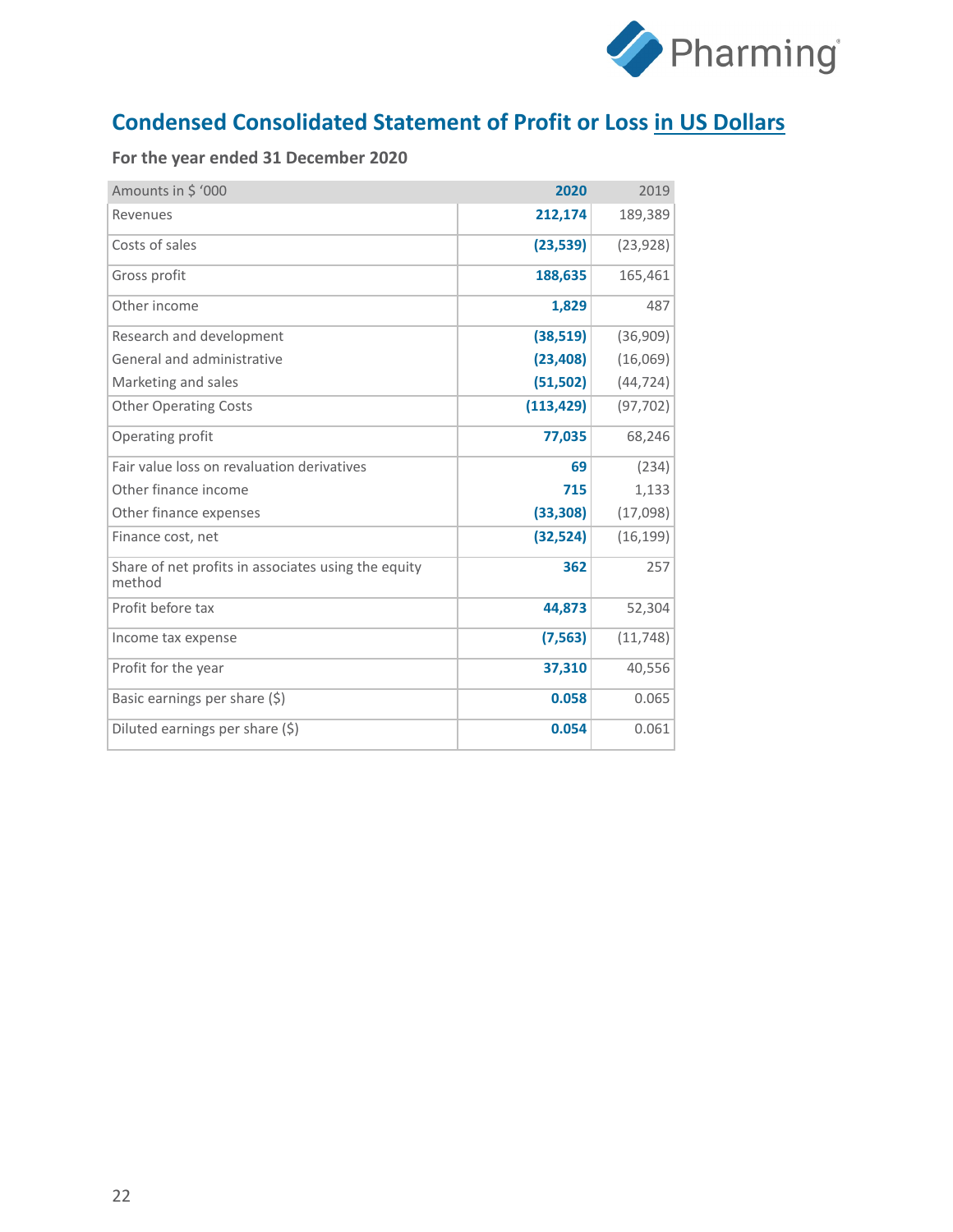

# **Condensed Consolidated Balance Sheet in US Dollars**

| Amounts in \$ '000                               | 2020       | 2019       |
|--------------------------------------------------|------------|------------|
| Non-current assets                               |            |            |
| Intangible assets                                | 94,083     | 79,405     |
| Property, plant and equipment                    | 12,226     | 9,591      |
| Right-of-use assets                              | 9,426      | 6,705      |
| Deferred tax assets                              | 28,034     | 32,061     |
| Investment accounted for using the equity method | 7,117      | 6,177      |
| Restricted cash                                  | 510        | 2,543      |
| Total non-current assets                         | 151,396    | 136,482    |
| Current assets                                   |            |            |
| Inventories                                      | 21,157     | 16,223     |
| Trade and other receivables                      | 35,902     | 28,862     |
| Restricted cash                                  | 995        |            |
| Cash and cash equivalents                        | 205,160    | 74,348     |
| <b>Total current assets</b>                      | 263,214    | 119,433    |
| <b>Total assets</b>                              | 414,610    | 255,915    |
| Equity                                           |            |            |
| Share capital                                    | 7,844      | 7,079      |
| Share premium                                    | 487,269    | 439,887    |
| Legal reserves                                   | 5,331      | 4,169      |
| <b>Accumulated deficit</b>                       | (320, 740) | (333, 749) |
| Shareholders' equity                             | 179,704    | 117,387    |
| Non-current liabilities                          |            |            |
| Convertible bonds                                | 149,726    |            |
| Lease liabilities                                | 8,230      | 4,893      |
| Other financial liabilities                      | 212        | 19,380     |
| Total non-current liabilities                    | 158,168    | 24,273     |
| <b>Current liabilities</b>                       |            |            |
| Convertible bonds                                | 2,040      |            |
| Loans and borrowings                             |            | 51,125     |
| Derivative financial liabilities                 | 181        | 301        |
| Trade and other payables                         | 47,556     | 40,647     |
| Lease liabilities                                | 1,962      | 2,182      |
| Other financial liabilities                      | 24,999     | 20,000     |
| <b>Total current liabilities</b>                 | 76,738     | 114,255    |
| Total equity and liabilities                     | 414,610    | 255,915    |